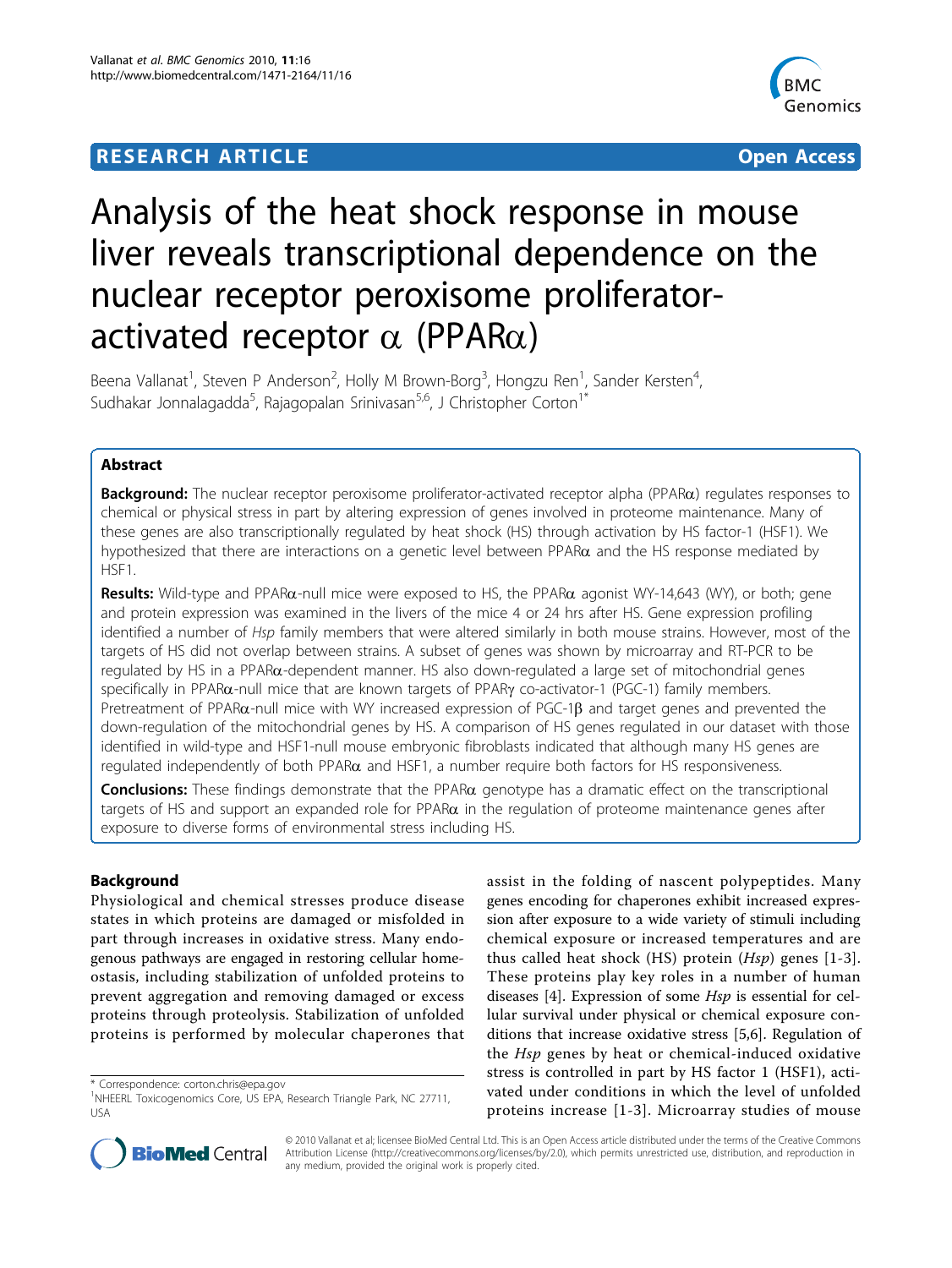embryonic fibroblasts from wild-type and HSF1-null mice or a human cervical carcinoma cell line have shown that HSF1 controls only a subset of the genes altered by HS [\[7,8](#page-13-0)] indicating that other inducible pathways play roles in regulating the *Hsp* genes.

The nuclear receptor peroxisome proliferator-activated receptor  $\alpha$  (PPAR $\alpha$ ) is one of three PPAR subtypes that regulate lipid and glucose homeostasis, tissue growth and inflammation after exposure to a large class of structurally heterogeneous industrial and pharmaceutical chemicals called peroxisome proliferator chemicals (PPC) [[9](#page-13-0),[10](#page-13-0)]. The PPAR $\alpha$  subtype plays a key role in mediating the effects of hypolipidemic and xenobiotic PPC in liver, kidney, heart and skin. Exposure to PPC leads to regulation of a large number of genes including up-regulation of those involved in lipid homeostasis and down-regulation of inflammatory genes that are generally abolished in PPC-exposed PPAR $\alpha$ -null mice [[11-13](#page-13-0)].

There is compelling evidence that  $PPAR\alpha$  protects tissues from chemical-induced oxidative stress (reviewed in [[14\]](#page-13-0)). Prior exposure of rats and mice to PPC protects the liver from damage by cytotoxic agents that induce oxidative stress [[15\]](#page-13-0). The hypolipidemic drug and PPC, clofibrate, protects the liver from damage by the cytotoxicant acetaminophen in wild-type but not PPARanull mice [\[16](#page-13-0)]. Compared to wild-type mice, untreated  $PPAR\alpha$ -null mice or primary hepatocytes isolated from PPARa-null mice were more sensitive to carbon tetrachloride-, paraquat- or cadmium-induced toxicity [[12](#page-13-0)]. The beneficial effects of caloric restriction in protecting the liver from cytotoxicant-induced liver injury were shown to depend on PPAR $\alpha$  [[17\]](#page-13-0). Additional studies have shown that  $PPAR\alpha$  plays a positive role in recovering from partial hepatectomy [[18](#page-13-0)]. In the kidney,  $PPAR\alpha$ -null mice were more sensitive to damage after ischemia-reperfusion injury, and prior exposure of wildtype mice to PPC reduces the injury [\[19,20](#page-13-0)]. Our previous microarray studies identified an overlap in the genes regulated by the PPAR $\alpha$  agonist WY-14,643 (WY) and those regulated by HS through HSF1 [[12\]](#page-13-0). The proteome maintenance genes included those involved in protein folding (e.g., *Hsp* genes) as well as ubiquitindependent and -independent proteolytic processing through the proteosome (e.g., *Psm* genes). Altered regulation of these genes by PPC could help to explain why PPC exposure through  $PPAR\alpha$  helps to protect tissues from environmental stressors.

In the present study, we hypothesized that there were interactions on a genetic level between  $PPAR\alpha$  and the HS response mediated by HSF1. We dissected the contribution of PPARa by examining gene expression changes in the livers of wild-type and  $PPAR\alpha$ -null mice after HS. We found that a number of genes regulated by HS were dependent on PPARa for regulation.

Furthermore, we showed that  $PPAR\alpha$ -null mice were more sensitive to the transcriptional effects of HS and exhibited a remarkably different transcriptional response compared to wild-type mice. Our findings suggest  $PPAR\alpha$  is a major regulator of stress responses in the liver.

#### Methods

#### Animals, exposure to heat and WY

All animal studies were carried out at CIIT Centers for Health Research, Research Triangle Park, NC. Studies utilized wild-type and  $PPAR\alpha$ -null male mice 9-12 weeks of age on a mixed SV129/C57BL/6 background. These mice have been described previously [[21](#page-13-0)]. The mice were originally obtained from Dr. Frank Gonzalez, NCI, National Institutes of Health to establish a breeding colony at CIIT. Control and treated mice were provided with NIH-07 rodent chow (Zeigler Brothers, Gardeners, PA) and deionized, filtered water ad libitum. Lighting was on a 12-hr light/dark cycle. Mice  $(n = 5-6)$ per group) were fed a control diet or a diet containing the PPARa agonist WY-14,643 (ChemSyn Science, Lenexa, KS) (WY) in the diet (500 ppm) for 1 week followed by a 40-min heat stress at 42°C or held at room temperature in wire rack cages. Mice were sacrificed 4 hrs, 24 hrs and 3 days after the heat stress.

Heat in the exposure chamber was generated by a combination of the building reheat system, an in-line air heater and two small surface heaters. The in-line heater (Riley Equipment Company, Inc., Houston, TX) was set to approximately 300°F. The heated air traveled through a 2 foot by 2 inch inlet tube constructed of PVC, stainless steel and Teflon into the bottom of the H1000 inhalation chamber. A small diverter was placed in the bottom of the H1000 inhalation chamber to prevent a chimney effect in the chamber and increasing the efficiency of the heat distribution. The stainless steel animal cage unit was placed in the center of the H1000 inhalation chamber and a feces/urine catch pan was placed in the chamber. A small (1500 watt) heater was placed on either side of the H1000 inhalation chamber approximately 4 inches from the surface. These heaters heated the stainless steel sides and heated the surface enough to allow the internal temperature of the chamber to reach approximately 42°C. The temperature was monitored in three locations of the H1000 inhalation chamber: front door above the animal cage unit, back door below the animal cage unit and in the center using temperature probes (Rotronic Hygrometer Series 1200, Rotronic Instrument Corp., Huntington, NY).

Portions of the livers were rapidly snap-frozen in liquid nitrogen and stored at -70°C until analysis. Where appropriate, slices of liver were fixed in 10% neutral buffered formalin for 48 h, transferred to 70% ethanol, and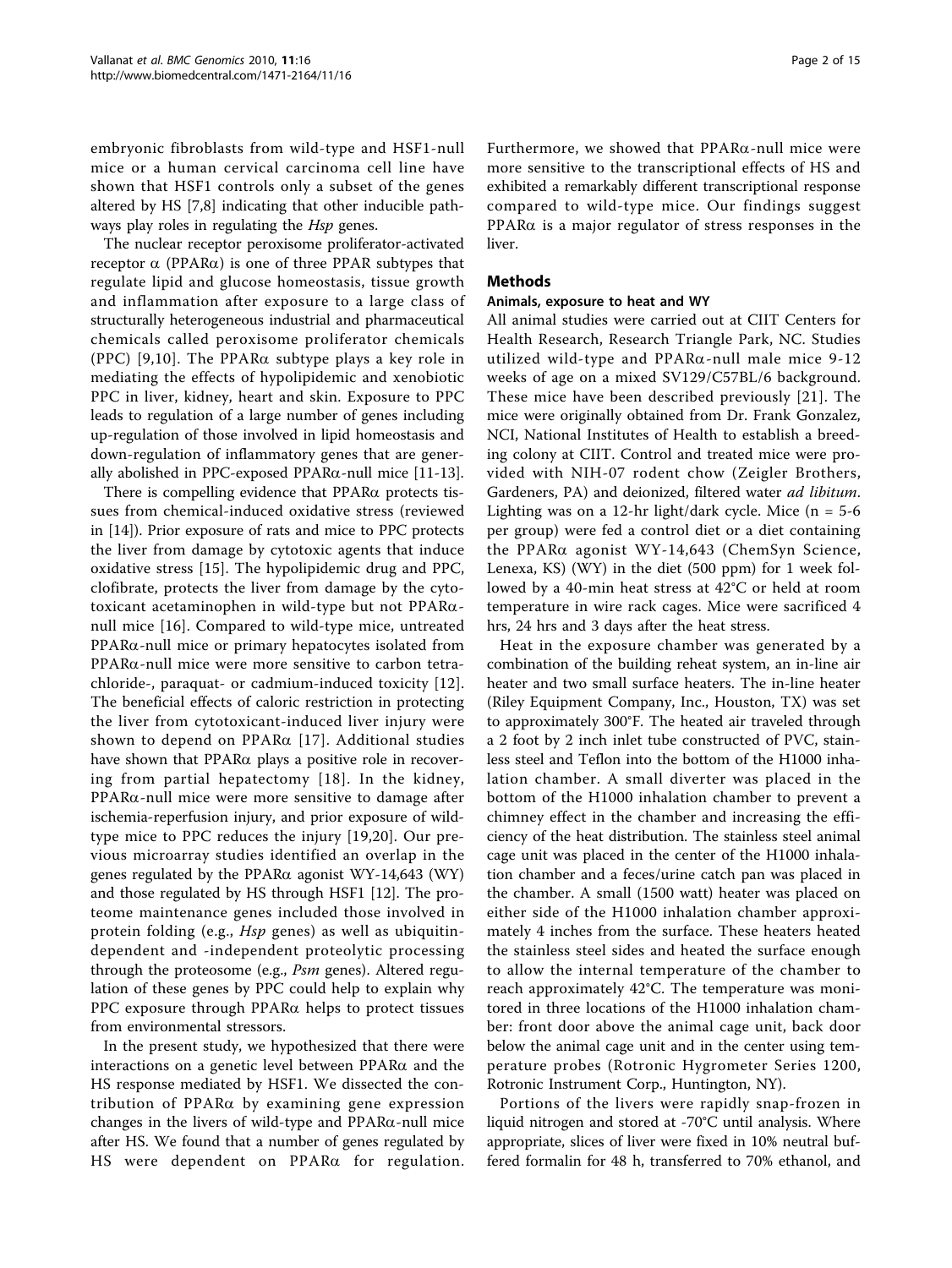embedded in paraffin; 5-μm sections were cut and mounted on slides and stained with H&E. H&E-stained liver sections were examined by light microscopy. Clinical chemistry markers in the serum from animals were measured by Antech Diagnostics, Charlotte, NC. All animal studies were conducted under federal guidelines for the use and care of laboratory animals and were approved by Institutional Animal Care and Use Committees.

#### RNA Isolation and Analysis of Gene Expression

Liver RNA was isolated using a modified guanidium isothiocyanate method (TRIzol®; Invitrogen) and was further purified using silica membrane spin columns (RNeasy®; Qiagen, Valencia, CA). RNA integrity was assessed by the RNA 6000 LabChip® kit using a 2100 Bioanalyzer (Agilent Technologies, Palo Alto, CA). Global gene expression changes were examined using the Affymetrix platform. Gene expression changes were assessed in the livers from three mice in each of the 8 treatment groups in wild-type and  $PPAR\alpha$ -null mice using a total of 24 chips. Gene expression in each animal was assayed on a separate chip. Biotin-labeled cRNA was produced from 15 μg total RNA using an Affymetrix "one-way" labeling kit. Total cRNA was quantified using a Nano-Drop ND-1000 spectrophotometer (NanoDrop Technologies, Wilmington, DE) and evaluated for quality after fragmentation on a 2100 Bioanalyzer. Following overnight hybridization at 45°C to Affymetrix U74Av2 GeneChips in an Affymetrix Model 640 GeneChip hybridization oven, the arrays were washed and stained using an Affymetrix 450 fluidics station as recommended by the manufacturer and scanned on an Affymetrix Model 3000 scanner. After scanning, raw data (Affymetrix .cel files) were obtained using Affymetrix GeneChip Operating Software (version 1.4). All of the Affymetrix (Santa Clara, CA) .cel files were analyzed by Bioconductor SimpleAffy to assess data quality [[22\]](#page-13-0).

Data (.cel files) was analyzed and statistically filtered using Rosetta Resolver® version 7.1 software (Rosetta Inpharmatics, Kirkland, WA). Statistically significant genes were identified using one-way ANOVA with a false discovery rate (Benjamini-Hochberg test) of  $\leq 0.05$ followed by a post-hoc test (Scheffe) for significance. Significant transcripts were evaluated for relevance to canonical pathways and biological functions using Ingenuity Pathways Analysis (Ingenuity Systems, [http://www.](http://www.ingenuity.com) [ingenuity.com](http://www.ingenuity.com)). Heat maps were generated using Eisen Lab Cluster and Treeview software [http://rana.lbl.gov/](http://rana.lbl.gov/EisenSoftware.htm) [EisenSoftware.htm](http://rana.lbl.gov/EisenSoftware.htm).

Gene Set Enrichment Analysis (GSEA; [http://www.](http://www.broad.mit.edu/gsea/) [broad.mit.edu/gsea/](http://www.broad.mit.edu/gsea/)) was used to evaluate whether a pre-defined set of genes showed statistically significant, concordant differences between two biological states

[[23\]](#page-13-0). GSEA generates a list of genes from submitted .cel files and tests whether, within that queried list of genes, there is a statistically significant enrichment or not of pre-defined groups of genes, or "gene sets". Gene sets examined through GSEA include canonical, metabolic and signaling pathways as well as groups of genes previously identified and validated to be up- or down-regulated when cells are given a particular stimulus. This type of analysis can sometimes detect more subtle changes present in the data. Expression profiles were submitted to GSEA using default settings and searched for enriched gene sets. Gene set C2 (curated gene sets) includes genes from online pathway databases, publications in PubMed, and knowledge from domain experts. Gene set C3 (motif gene sets) contains genes that share a transcription factor (TF) binding site defined in TRANSFAC®, a database for transcription factors and their genomic binding sites. Additional .cel files were analyzed using GSEA including those from the livers of wild-type and PPARa-null mice exposed to WY (400 uL of a 10 mg/mL solution/day) for 6 hr or 5 days [[24\]](#page-13-0).

A description of the HS and WY exposure microarray experiment is available through Gene Expression Omnibus (GEO) at the National Center for Biotechnology Information<http://www.ncbi.nlm.nih.gov/geo/>, as accession number GSE14,869.

We categorized the genes regulated by HS in wildtype or PPARa-null mice based on whether they were altered by HS in mouse embryonic fibroblasts (MEF) from wild-type or HSF1-null mice [[8](#page-13-0)]. From this dataset, genes which fell into three groups were identified including 1) HSF1-dependent regulation by HS, 2) HSF1-independent regulation by HS and 3) altered regulation between wild-type and HSF1-null MEFs in the absence of HS. Genes were identified using procedures outlined in [[25\]](#page-13-0).

#### Real Time RT-PCR Analysis

The levels of gene expression were quantified using real time RT-PCR analysis. Real-time reverse transcriptase-PCR was performed as follows. After DNase treatment, total RNA was quantified (Ribogreen®, Molecular Probes, Inc., Eugene, OR) and diluted with water. Fifty ng of RNA and PCR reagents were aliquoted into 96-well plates using an ABI Prism<sup>™</sup> 6700 Automated Nucleic Acid Workstation (Applied Biosystems, Foster City, CA) and subjected to real-time quantitative PCR (TaqMan®, Applied Biosystems) using gene-specific primers (Additional File [1](#page-12-0)) and fluorescently labeled probes (Molecular Probes) designed by the Primer Express® software (Applied Biosystems). Amplification curves were generated using the ABI Prism™ 7900 HT Sequence Detection System (Applied Biosystems). Expression relative to vehicle control animals was determined after normalizing to the ribosomal 18S gene. There were four animals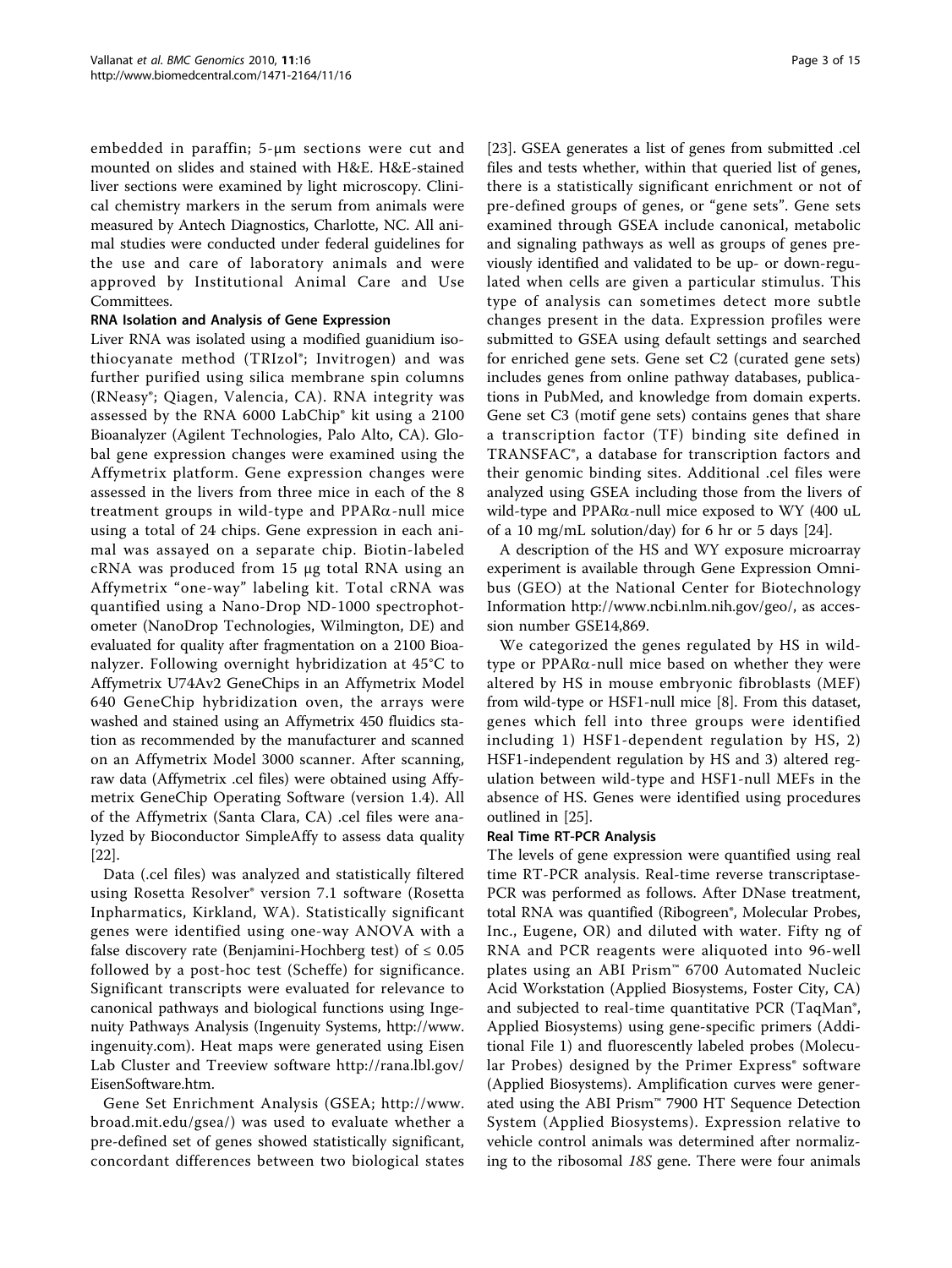<span id="page-3-0"></span>per treatment group, and each sample was analyzed in duplicate. Variability is expressed as standard error of the mean. Means and S.E.  $(n = 4)$  for RT-PCR data were calculated by Student's  $t$  test. The level of significance was set at  $p \leq 0.05$ .

#### Western Blot Analysis

Liver lysates were prepared in 250 mM sucrose, 10 mM Tris-HCl, pH 7.4, and 1 mM EDTA with protease inhibitors (0.2 mM phenylmethylsulphonyl fluoride, 0.1% aprotinin, 1 μg/ml pepstatin, 1 μg/ml leupeptin) as previously described [[26](#page-13-0)]. Fifty μg hepatocyte whole cell lysate was subjected to 12% sodium dodecyl sulfate polyacrylamide gel electrophoresis followed by transfer to nitrocellulose membranes. Immunoblots were developed using primary antibodies against acyl-CoA oxidase (ACO) (a gift from S. Alexson, Huddinge University Hospital, Huddinge, Sweden), HS proteins (Santa Cruz Biotechnology, Santa Cruz, CA; StressGen, Victoria, B. C., Canada) or CYP4A (GenTest, Waltham, MA) and appropriate secondary antibodies conjugated with horseradish peroxidase (Santa Cruz Biotechnology) in the presence of chemiluminescent substrate ECL (Amersham, Piscataway, NJ). Blots were quantitated using Gel-Pro (MediaCybernetics, Silver Spring, MD). Most antibodies recognized only one major band of the expected

size. Antibodies to TCP1n routinely gave 2 bands of  $\sim$  60 kDa and  $\sim$  40 kDa, both of which were elevated after HS, WY or both treatments. In this study we report the levels of ACO-B protein, the 52 kDa processed form of the full-length ACO protein (ACO-A) [[27\]](#page-13-0).

#### Results and Discussion

## Identification of PPARa-dependent heat shock-regulated genes

We previously identified chaperone genes regulated by WY through PPARa that are also targets of HS through HSF1 [\[12](#page-13-0)]. We set out to characterize the HS response in the mouse liver and to determine if there were interactions between HS and  $PPAR\alpha$ . Wild-type and  $PPAR\alpha$ -null mice were exposed to either a WY diet or a control diet for 7 days and then groups of mice were challenged with HS (42°C) for 40 minutes or kept at room temperature. Transcript profiles were determined in the livers of mice sacrificed 4 hours after HS, as this time was shown to maximally induce the HS responsive genes [[28](#page-13-0)]. Principle component analysis (PCA) of the 24 chips in the study revealed the greatest differences were caused by WY or WY+HS in wild-type mice or by HS in PPAR $\alpha$ -null mice (Figure 1A). More subtle



HS and hepatic mRNA levels were assessed in the livers. A. Principle component analysis. B. Heat map of altered gene expression. Genes were subjected to one-dimensional hierarchical clustering. Red, up-regulation; green, down-regulation; black, no change. The intensity scale indicates fold-change due to chemical exposure relative to controls. Abbreviations: H, heat shock; W, WY-14,643.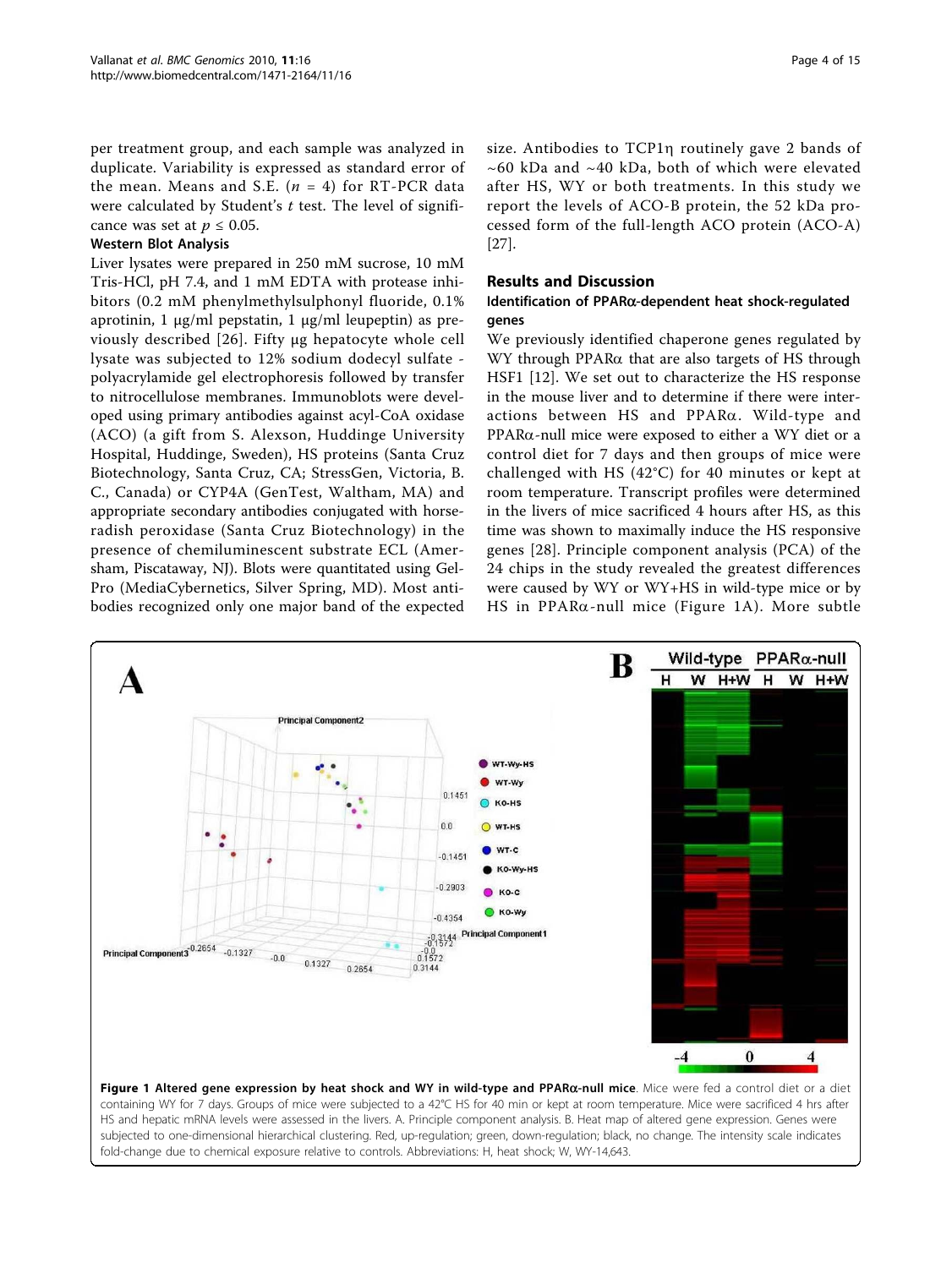<span id="page-4-0"></span>differences were caused by HS in wild-type mice and by WY+HS in PPARa-null mice. Consistent with the PCA results, HS, WY alone or WY+HS treatments in wildtype mice altered 107, 1714 or 1418 genes, respectively (Figure [1B](#page-3-0)). Exposure to HS in wild-type mice altered a number of well-characterized targets of HSF1 (described below). Almost half of the HS regulated genes were also regulated by WY in the same direction. (The complete list of genes is found in Additional File [2.](#page-12-0))

The gene expression pattern after treatment was dramatically different in  $PPAR\alpha$ -null mice. HS, WY alone or WY+HS treatments in PPARa-null mice altered 774, 6, or 68 genes, respectively (Figure [1B](#page-3-0)).

We directly compared the genes that were regulated by HS in the two strains (Figure 2A). A small number

of genes exhibited concordant expression changes in both strains including Hsp90aa1, Hspe1, and Hspd1. Other genes exhibited up-regulation in wild-type mice but down-regulation in  $PPAR\alpha$ -null mice. There were 76 genes that exhibited altered expression only in wildtype mice, whereas 743 genes were altered only in  $PPAR\alpha$ -null mice. For the most part, the HS genes unique to each strain lacked inclusion of Hsp family members.

The HS genes were categorized based on their expression behavior in the two strains after HS and WY exposure (Figure 2B). Genes in class I and II were altered by either HS alone (class I) or by HS and WY (class II) in a PPARa-dependent manner. The class I genes included FK506 binding protein 4 (Fkbp4) and GrpE-like 2,



in wild-type and PPARa-null mice. The relatively small number of genes which exhibited altered expression in both strains are shown in detail. B. Different classes of HS genes. The genes altered by HS were divided into six classes (I - VI) based on expression in wild-type and PPARa-null mice and comparison with WY. The genes whose expression was confirmed by TaqMan are underlined. Red, up-regulation; green, downregulation; black, no change. The intensity scales indicates fold-change due to exposure relative to controls. C. Altered expression of genes assessed by TaqMan. There were four animals per treatment group, and each sample was analyzed in duplicate. Variability is expressed as standard error of the mean. Means and S.E. (n = 4) for RT-PCR data were calculated by Student's t test. The level of significance was set at  $p \le$ 0.05.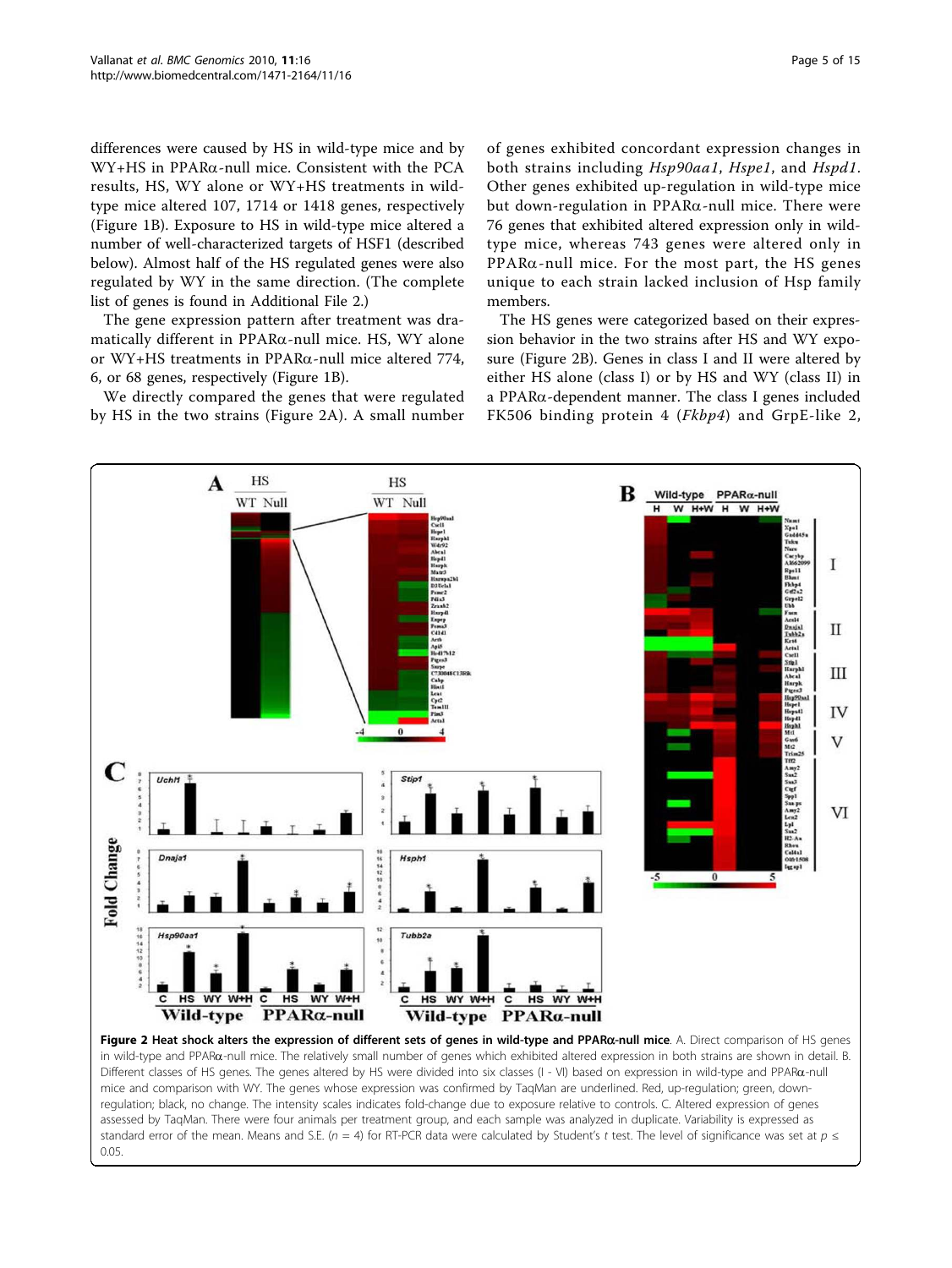mitochondrial gene (Grpel2). Also included was ubiquitin carboxy-terminal hydrolase L1 (Uchl1) identified using less stringent microarray analysis cut-offs but confirmed by RT-PCR (Figure [2C](#page-4-0)). The class II genes included *Dnaja1 (Hsp40)* and a tubulin family member (Tubb2a). RT-PCR revealed concordance with array expression for Tubb2a; Dnaja1 exhibited weak induction by HS in PPAR $\alpha$ -null mice. Genes in class III were altered only by HS and were partially, if not completely independent of  $PPAR\alpha$ , including stress-inducible phosphoprotein-1 (Stip1) in which increases in expression after HS in PPAR $\alpha$ -null mice were detected by RT-PCR. Genes in class IV were induced by HS independent of PPAR $\alpha$  and also exhibited PPAR $\alpha$ -dependent WY induction. These genes included a number of chaperones Hsp90aa1, Hspe1, Hspa4l, Hspd1 and Hsph1. The expression pattern of Hsp90aa1 and Hsph1 was confirmed by RT-PCR. Class V genes were those that exhibited altered expression only in PPARa-null mice after HS but not WY and included two metallothionein genes (Mt1, Mt2). Class VI genes were those that exhibited altered regulation after HS in  $PPAR\alpha$ -null mice but not after HS+WY indicating suppression of HS transcriptional effects by WY. These genes included the up-regulation of serum amyloid protein family members (Saa2, Saa3) and down-regulation of a large number of mitochondrial genes (described below). Overall, the data is consistent with a subset of 1) HS-regulated genes (Class I and II) that are dependent on PPARa for altered expression, 2) HS-regulated genes (Class III and IV) that are independent of  $PPAR\alpha$  and 3) genes responsive to HS only in the absence of  $PPAR\alpha$  (class V and VI).

## Heat shock activates different biological responses in wild-type and PPARa-null mice

We identified sets of genes that exhibited altered regulation in the two strains using Gene Set Enrichment Analysis (GSEA). GSEA is an analysis method that evaluates the expression of biological pathways on defined gene sets, as an alternative to examining individual genes, to assist in identifying significant biological changes in microarray data sets [\[23](#page-13-0)]. Consistent with HS effects on proteome maintenance genes, HS in wild-type mice increased the expression of genes involved in protein synthesis (HSA03010\_RIBOSOME, RIBOSOMAL\_PRO-TEINS, TRNA\_SYNTHETASES) and degradation (HSA03050\_PROTEASOME, PROTEASOME\_DEGRA-DATION, PROTEASOMEPATHWAY, PROTEASOME) (Additional File [3](#page-12-0)). There were no gene sets that exhibited significant overlap with the down-regulated HS wild-type genes.

HS in PPAR $\alpha$ -null mice altered the expression of genes in a different set of biological categories (Additional File [4\)](#page-12-0) including the up-regulation of genes associated with mouse liver tumors (LEE\_DENA\_UP, LEE\_MYC\_E2F1\_UP, LEE\_E2F1\_UP, LEE\_MYC\_TG-FA\_UP, LEE\_ACOX1\_UP, LEE\_CIP\_UP, LEE\_- MYC\_TGFA\_DN), muscle contraction (STRIATED\_ MUSCLE\_CONTRACTION) and the aging kidney (AGEING\_KIDNEY\_UP).

There were a large number of genes down-regulated by HS in PPAR $\alpha$ -null mice associated with mitochondrial biogenesis and function regulated by the PPAR<sub>Y</sub> Co-activator 1 (PGC-1) family which includes PGC-1 $\alpha$ , PGC-1 $\beta$ and PRC (MOOTHA\_VOXPHOS, PGC, HUMAN\_MI-TODB\_6\_2002, MITOCHONDRIA) (Additional File [5](#page-12-0)). There was also down-regulation of genes involved in mouse and human liver tumors (LEE\_MYC\_E2F1\_DN, LEE\_DENA\_DN, LEE\_MYC\_TGFA\_DN, LEE\_CIP\_DN, HCC\_SURVIVAL\_GOOD\_VS\_POOR\_UP) and downregulation of genes associated with amino acid and fatty acid metabolism (VALINE\_LEUCINE\_AND\_ISOLEUCI-NE\_DEGRADATION, HSA00280\_VALINE\_LEUCI-NE\_AND\_ISOLEUCINE\_DEGRADATION, HSA00380\_- TRYPTOPHAN\_METABOLISM, HSA00071\_FATTY\_A-CID\_METABOLISM). The fatty acid metabolism genes included those that are regulated by  $PPAR\alpha$  upon exposure to PPC (discussed below).

GSEA was also used to identify candidate transcription factors responsible for altered regulation of the HS genes. A number of stress-inducible transcription factors are likely involved in the altered expression of HS genes in wild-type mice. Consistent with well-characterized mechanisms of HS gene regulation, GSEA twice identified HSF1 as a candidate transcription factor of the HS genes (Additional File [6](#page-12-0)). Two sets of genes positively regulated by HS overlapped with those regulated by Xbox binding protein (XBP1). XBP1 is a key component of the endoplasmic reticulum (ER) stress response [\[29](#page-13-0)]. Accumulation of unfolded proteins in the ER activates the unfolded protein response (UPR), resulting in transcriptional induction of ER chaperones and proteases in part through activation of XBP1. A number of genes associated with XBP1 were either up- (HOXC4, STAT3, PAK1IP1, SGK, VDP, SEC61A1, SFRS2, UBQLN1, MORF4L2) or down-regulated (COL1A2, ATBF1, POLG, GRIA3) in wild-type mice. HS genes linked to up-regulation of nuclear respiratory factor 1 (NRF1) were also identified (data not shown). NRF1 is activated by increased levels of heme and regulates a large number of genes involved in mitochondrial biogenesis and oxidative stress that overlap with those regulated by PGC-1 $\alpha$  or PGC-1 $\beta$ [\[30,31\]](#page-13-0).

In contrast, the genes regulated by HS in  $PPAR\alpha$ -null mice overlapped with serum response factor (SRF) (one set significantly and three approaching significance) (Additional File [7\)](#page-12-0). SRF is a ubiquitously expressed transcription factor that plays a role in regulating early response genes to various stimuli including healing after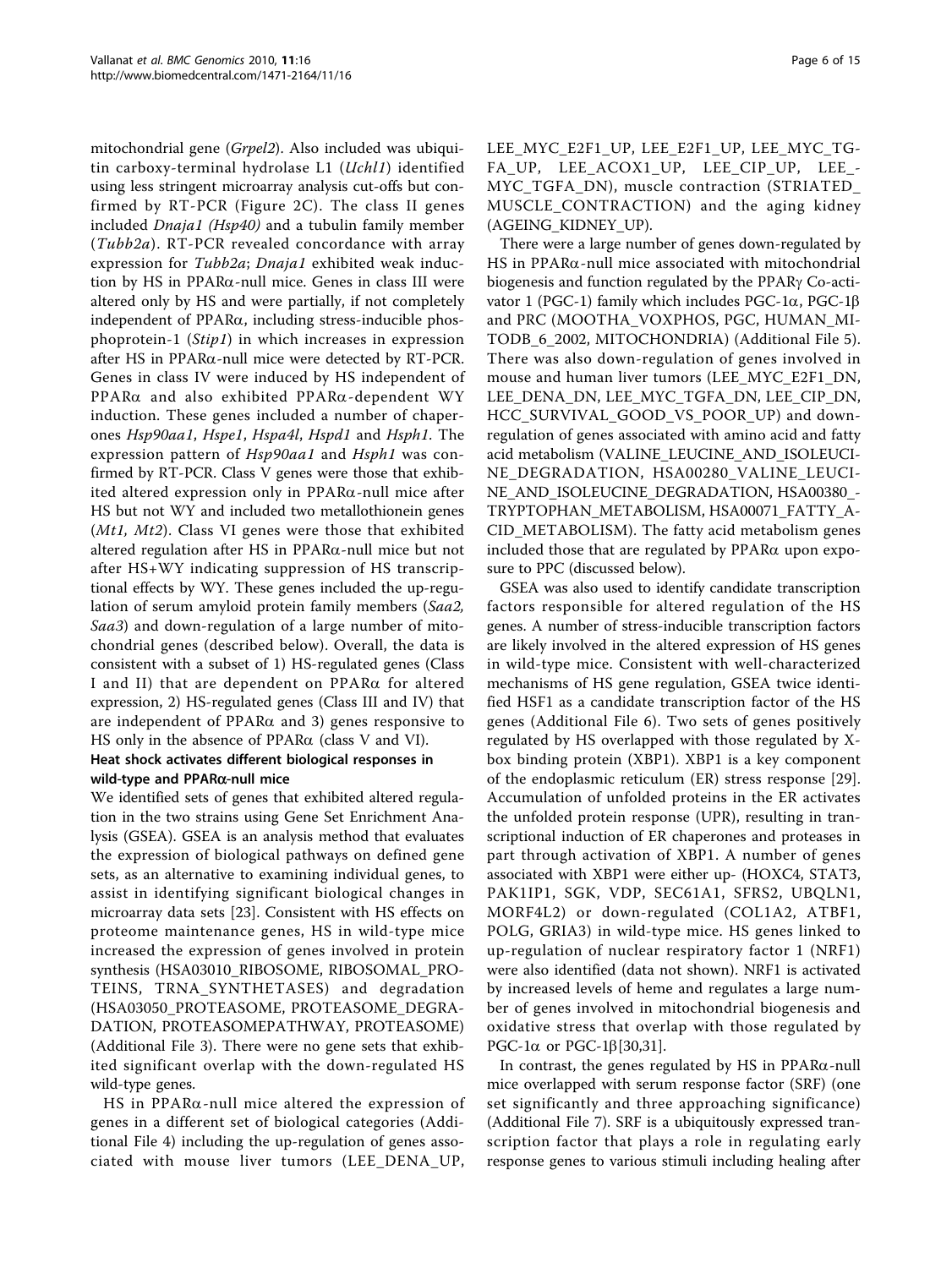tissue injury [\[32\]](#page-13-0). SRF plays a prominent role in regulating the expression of heart muscle genes [[33\]](#page-13-0) and may explain increases in muscle contraction genes (ACTA1, ACTA2, DES, MYL1, MYL2, MYL3, MYL9, MYOM1, TNNC2, TNNT1, TNNT3, TPM2, TPM4) after HS. Two gene sets that approached significance were regulated by HSF1. In summary, these results indicate that the PPAR $\alpha$  genotype has a dramatic effect on the biological pathways that are affected by HS.

#### PPARa-independent changes in triglyceride levels and fatty acid oxidation protein expression by heat shock

We examined the levels of a number of clinical chemistry markers including triglycerides in the blood from mice 4 or 24 hrs after HS. The levels of alkaline phosphatase were increased in all WY-treated wild-type mice but not  $PPAR\alpha$ -null mice (Figure 3A), paralleling the increases in gene expression for alkaline phosphatase, liver/bone/kidney (Alpl) after exposure to WY and other PPC (data not shown). Consistent with PPAR $\alpha$  agonists playing a role in glucose homeostasis [\[34,35](#page-13-0)], glucose levels were lower in wild-type but not PPARa-null WYtreated mice at 4 and 24 hrs. HS also lowered glucose levels in wild-type but not  $PPAR\alpha$ -null mice at 24 hrs. HS did not induce overt liver damage as measured by ALT levels; minor increases were observed by HS+WY treatment in wild-type but not  $PPAR\alpha$ -null mice at 4 and 24 hrs that approached significance (data not

shown). These results were consistent with a lack of pathological findings in the liver. In wild-type mice triglyceride levels were increased by HS and decreased by WY at 4 hrs with no change by both treatments. At 24 hrs, triglyceride levels were decreased by HS, WY or HS +WY in wild-type mice and by HS or HS+WY in PPARa-null mice. Despite uniform increases in cholesterol biosynthetic genes after WY exposure that were reversed by WY+HS treatment (Additional File [8](#page-12-0) and [9](#page-12-0)), no changes in circulating cholesterol were noted between control and treated groups for each strain (data not shown).

Triglyceride levels are controlled in part by enzymes involved in fatty acid oxidation. Expression of fatty acid metabolism genes/proteins and triglyceride levels are reciprocally related. HS decreased the transcript levels of a number of genes involved in fatty acid transport and metabolism in both mouse strains including the Acox1 gene (Figure 3B). In wild-type mice we observed the expected increases in enzymes involved in fatty acid oxidation including Aco and Cyp4a after exposure to WY in wild-type but not  $PPAR\alpha$ -null mice 24 hrs after HS in liver (Figure [4A, B](#page-7-0)) and kidney (Figure [4C\)](#page-7-0). HS had complex effects on expression of Aco and Cyp4a. In the liver HS decreased the expression of ACO-B protein in wild-type mice at 24 hrs. In the kidney but not the liver, ACO-B protein was increased by HS in PPAR $\alpha$ -

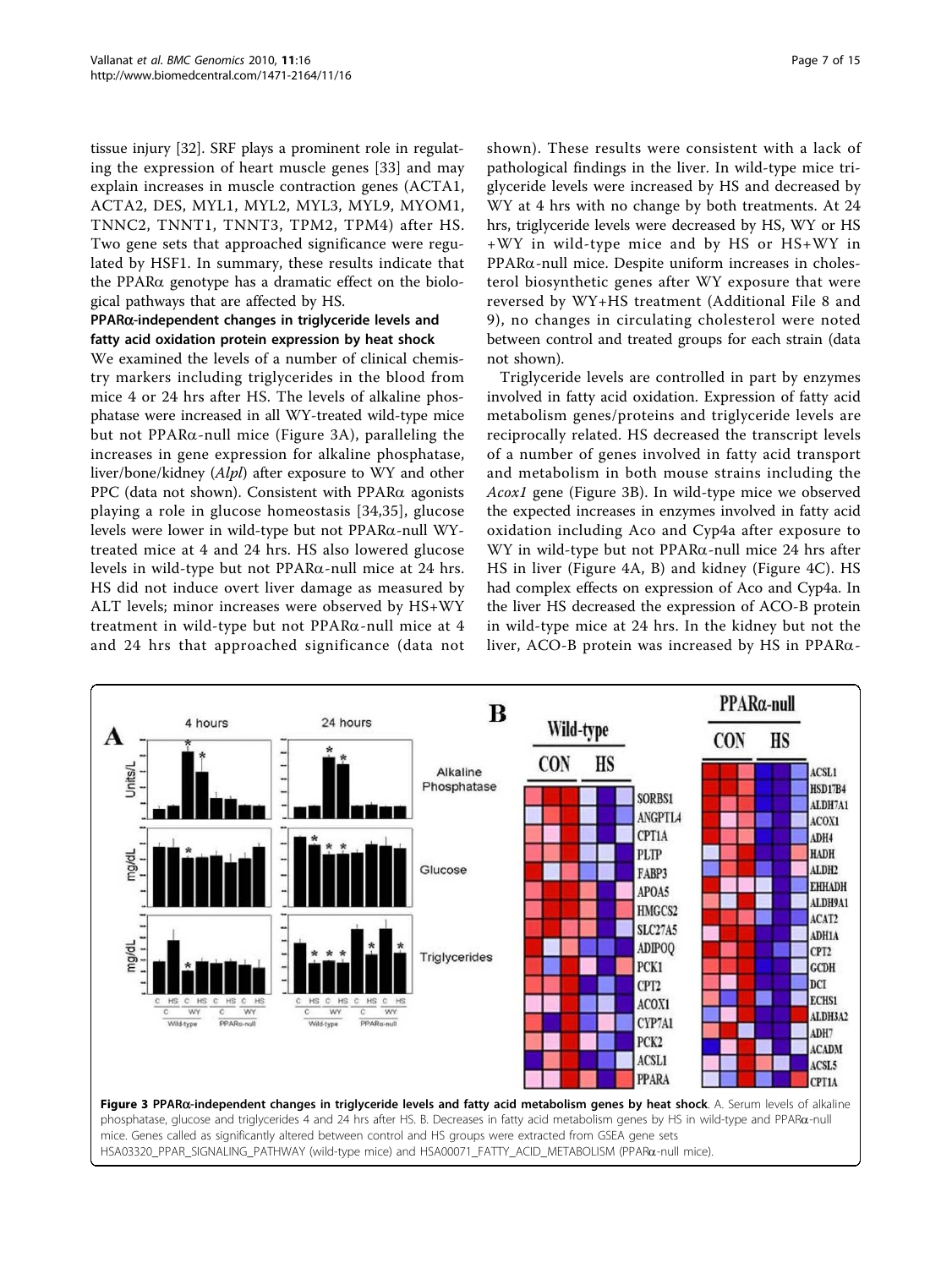<span id="page-7-0"></span>null mice. In the liver but not the kidney, Cyp4a protein was induced by HS only in  $PPAR\alpha$ -null mice. HS-inducible gene expression of Cyp4a10/14 genes was not observed by microarray indicating post-transcriptional regulation of expression.

These findings indicate that HS elicits complex changes in fatty acid metabolism gene and protein expression leading to alterations in triglyceride levels, some of which are independent of PPARa. The increases in triglyceride levels in wild-type mice by HS at 4 hrs may be attributed in part to decreases in fatty acid oxidation genes; the decreases in triglyceride levels in PPARa-null mice are correlated with increases in Cyp4a and ACO-B in the liver or kidney. The decreases in triglyceride levels in wild-type mice 24 hrs after HS cannot be explained by the decreases in ACO and Cyp4a in liver and kidney. Thus, additional mechanisms that control triglyceride levels are likely at play including effects on mitochondrial fatty acid oxidation and require further study. In summary, 24 hrs after HS the decreases in triglyceride levels were  $PPAR\alpha$ -independent whereas decreases in glucose levels were PPARa-dependent.

#### Chaperone protein expression after heat shock and WY treatment

We examined protein expression of Hsp family members in livers and kidneys of the mice 24 hrs after HS. Given the transcriptional increases in chaperonin-containing T-complex 1 (Tcp-1) family members  $Cct3$ , Cct4, Cct7 and Cct8 after exposure to WY in wild-type mice (Additional File [2](#page-12-0)), we also examined the expression of Tcp1h protein. Western blots consistently detected two bands of  $~60$  kDa (full-length Tcp1n) and an immunoreactive fragment of  $~40$  kDa (Tcp1 $\eta(40)$ ). Increases in  $Tcpln(40)$ , Hsp25, Hsp70, Hsp86, Hsp110 but not Hsp65 were observed in wild-type mice after HS; the increases in all of the proteins were  $PPAR\alpha$ independent, as increases were also observed in HS-treated PPARa-null mice (Figure [5A, B, C](#page-8-0)). In contrast, TCP1n exhibited decreased expression after HS in wildtype and PPARa-null mice. WY exposure led to increased expression in Tcp1h, Hsp70, Hsp86, and Hsp110 in wild-type mice that was partially or completely eliminated in  $PPAR\alpha$ -null mice. The increases in protein expression after HS and WY were generally



against the indicated proteins.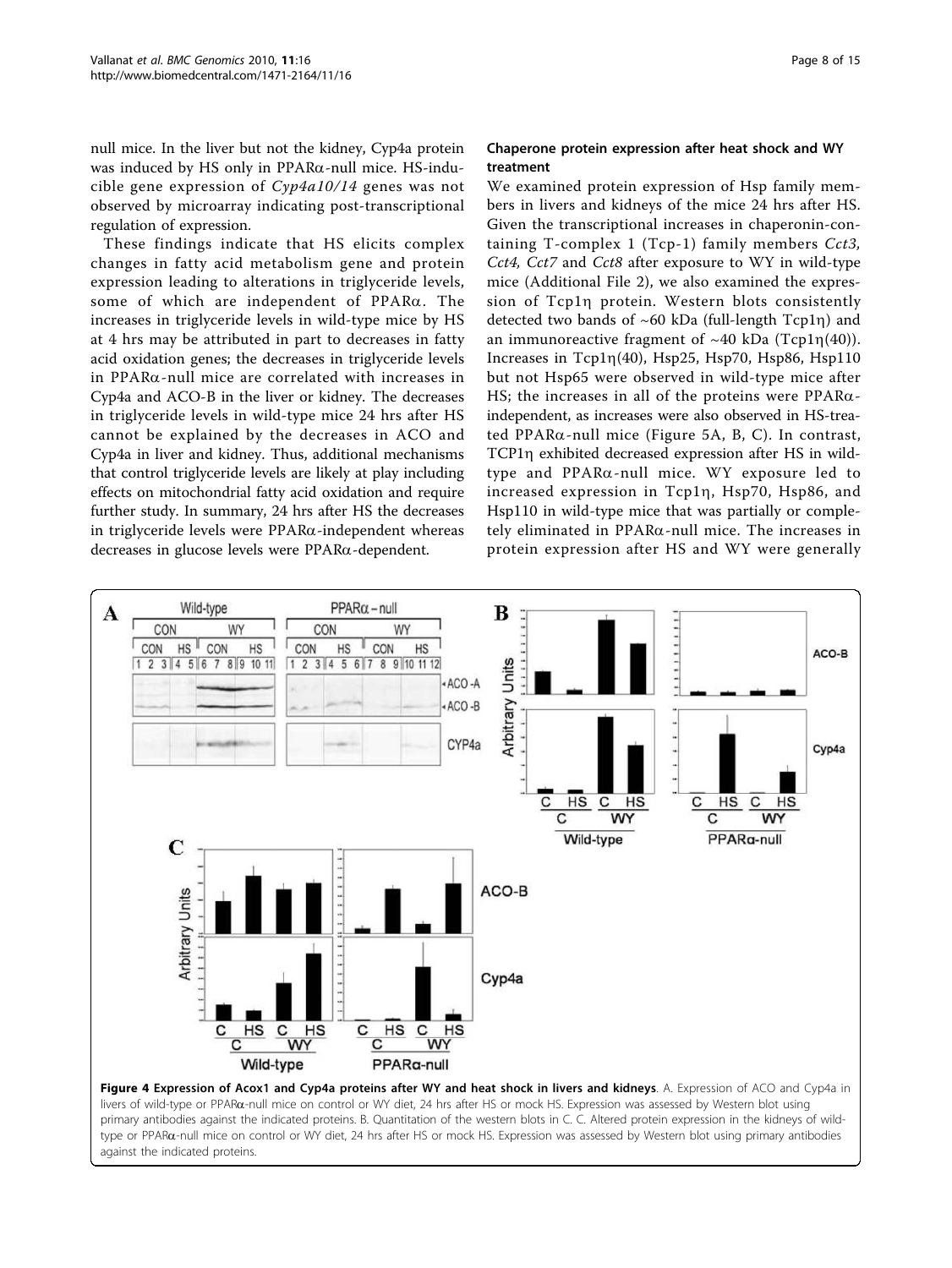<span id="page-8-0"></span>

consistent with the microarray and RT-PCR data for Hspa1a and Hspa1b (Hsp70), Hsp90aa1 (Hsp86/90), Hsph1 (Hsp105/110) and Cct7 (TCP1 $\eta$ ). No transcriptional changes by microarray were detected for Hspb1 (Hsp25), but RT-PCR showed increases after a 7 day WY exposure in a previous study [\[12](#page-13-0)].

We assessed protein expression in the kidneys from the animals described in this study. Tcp1n, although not affected by HS in liver was induced up to 8-fold by HS in kidneys from both strains, indicating tissue-specific induction by HS (Figure 5D). Hsp86 but not Hsp25, Hsp70, and Hsp110 was induced by HS in the kidney (Figure 5D and data not shown). After WY exposure Hsp86, but not Tcp1h, Hsp25, Hsp70, or Hsp110 was weakly induced in the kidneys of wild-type, but not PPARa-null mice.

Most of the Hsp genes/proteins that were induced by WY (Hsp25, Hsp70, Hsp86, Hsp110, TCP1) carry out protein folding in the cytoplasm in a coordinated manner. For example, Hsp70 and Hsp110 cooperate to sequentially fold proteins in the cytoplasm [\[36](#page-13-0)]. In contrast, we did not observe any mitochondrial chaperones such as mtHsp70 altered on the transcriptional level; a number of chaperones which operate in the endoplasmic reticulum including BiP/Grp78 [\[37](#page-13-0)] and Grp94 (our study) were down-regulated. An earlier report showed that the Grp94 gene and protein were increased after exposure to WY or nafenopin [\[38](#page-13-0)]. Overall, our studies indicate that WY coordinately regulates a number of chaperones which operate in the cytoplasm.

What might the increased levels of chaperone proteins be doing in the liver after WY exposure? Increased levels of chaperones might allow tight control of the inducibility of PPARa. Many nuclear receptors interact with chaperone proteins including the ones induced by WY in our studies [[39](#page-14-0)]. PPAR $\alpha$  interacts with Hsp72 [[40](#page-14-0)] and is inhibited by Hsp90 [[41\]](#page-14-0). Thus, induction of Hsp90 and other family members may dampen the PPARa transcriptional response. Additionally, Hsp induction may help support the increases in protein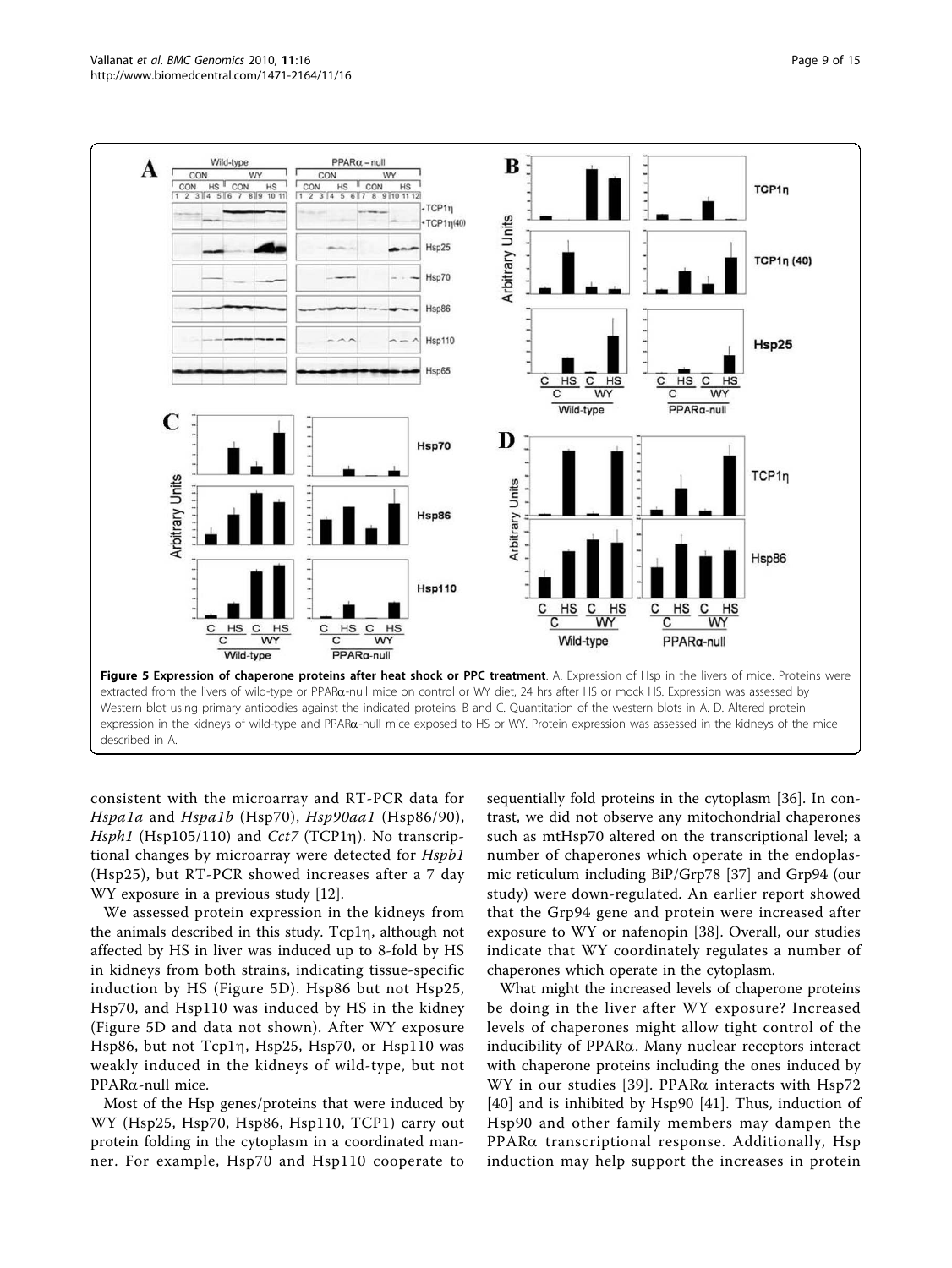synthesis associated with hepatocyte replication after PPC exposure. In addition, increased expression of Hsp family members has been associated with protection from apoptosis [[42,43\]](#page-14-0) and PPC, at least under acute exposure conditions decrease basal levels of apoptosis [[10](#page-13-0)]. PPC exposure leads to dramatic increases in peroxisome size and number and increased expression of TCP1 subunits may be important for proper protein insertion into the peroxisomal membrane [\[44\]](#page-14-0).

It is generally appreciated that increased expression of Hsps by mild HS can protect from subsequent challenges by more severe treatments [[45\]](#page-14-0). Our microarray and protein expression analysis showed that WY can induce the gene and protein expression of a number of chaperones. These same chaperones including Hsp25/27 [[46,47\]](#page-14-0), Hsp70 [[45,48](#page-14-0)], Hsp86/90 [[49](#page-14-0)-[51\]](#page-14-0) and Hsp105/ 110 [\[36,](#page-13-0)[52,53\]](#page-14-0) when over-expressed can protect cells from various stressors. Our results identify a number of potential candidate genes/proteins that could protect cells from environmental stressors by pretreatment with PPARa agonists.

#### Global decreases in mitochondrial gene expression in  $PPAR\alpha$ -null mice after heat shock are prevented by WY pretreatment

HS can induce mitochondrial swelling, loss of mitochondria and uncoupling of oxidative phosphorylation [[45](#page-14-0)]. HS in PPAR $\alpha$ -null mice led to dramatic decreases in mitochondrial biogenesis and mitochondrial oxidative phosphorylation genes regulated by PGC-1 family members (Additional File [6](#page-12-0)). Coordinated down-regulation of a curated set of genes regulated by PGC-1 was observed; out of the 310 genes in this list shared by the U74Av2 array, 123 were down-regulated (Figure [6A\)](#page-10-0). Pretreatment of PPARa-null mice with WY led to resistance to gene expression changes, as far fewer genes were altered by both treatments compared to HS alone (774 genes for HS alone vs. 68 genes for HS+WY). We compared the two groups directly using GSEA and identified significant increases in electron transporter genes after HS +WY treatment compared to HS alone including those that function in the mitochondria (Figure [6B\)](#page-10-0). Significant alterations in mitochondrial gene sets were not observed in a comparison between control and HS+WY groups using GSEA (data not shown). Thus, WY pretreatment of PPARa-null mice prevented decreases in mitochondrial gene expression due to HS.

To identify candidates involved in resistance to HSinduced decreases in mitochondrial gene expression, we searched for genes regulated by WY independently of  $PPAR\alpha$ . Our previous experiments indicated that WY had minimal effects in the livers of  $PPAR\alpha$ -null mice, altering only up to  $\sim 8\%$  of the total number of genes compared to wild-type mice [[54\]](#page-14-0). These results were based on transcript profiles generated using the

Affymetrix gene chip U74Av2 which contains ~12,000 genes. Using full-genome arrays containing  $~145,000$ genes (Affymetrix MOE430\_2 arrays), we examined gene expression in PPARa-null mice after exposure to WY for 6 hrs or 5 days. WY had minimal effects on gene expression after 6 hrs in PPAR $\alpha$ -null mice (1 gene change) but at 5 days, 92 genes were significantly altered in PPAR $\alpha$ -null mice. A number of the changes would affect intermediary metabolism and mitochondrial gene expression, the most striking of these changes being increases in PGC-1 $\beta$  (*Ppargc1b*) (~2-fold, p = 0.01; Figure [6C\)](#page-10-0). (This gene is not included on the U74Av2 array.) Genes known to be regulated by PGC-1 $\beta$ included Cpt1 [\[55](#page-14-0)-[57](#page-14-0)] and a number of others involved in fatty acid oxidation including acetyl-Coenzyme A acyltransferase 1B (Acaa1b), aldehyde dehydrogenase family 3, subfamily A2 (Aldh3a2), acetyl-Coenzyme A acyltransferase 1A (Acaa1a), enoyl coenzyme A hydratase 1, peroxisomal (Ech1) and peroxisomal delta3, delta2-enoyl-Coenzyme A isomerase (Peci) (Figure [6D](#page-10-0)).

 $PGC-1\beta$  is a master controller of hepatic energy homeostasis in part through regulation of mitochondrial oxidative metabolism genes. Overproduction of  $PGC-1\beta$  leads to increases in mitochondrial volume density in C2C12 myotubes [[58](#page-14-0)], and defects in  $PGC-1\beta$  expression have been associated with global decreases in mitochondrial gene expression in the skeletal muscle of diabetics [[30](#page-13-0)].  $PGC-1\beta$  physically interacts with transcription factors involved in mitochondrial biogenesis and lipid metabolism including Nrf-1, PPAR $\alpha$  and PPAR $\gamma$  [[55,59](#page-14-0),[60\]](#page-14-0). In trans-activation assays, WY activates PPAR $\beta$  and PPAR $\gamma$ , albeit to a lesser extent than PPAR $\alpha$  [[61,62\]](#page-14-0). Increases in PGC-1<sup>β</sup> co-activator function in the presence of the weak agonist function of WY may lead to increased expression of fatty acid oxidation genes regulated by PPAR $\beta$  or PPAR $\gamma$  similar to what we have observed with the PPC perfluorooctanoic acid in PPAR $\alpha$ -null mice [[54](#page-14-0)]. These results indicate that WY can alter the expression and activity of effectors of mitochondrial biogenesis and fatty acid oxidation, preventing HS from decreasing those gene batteries in  $PPAR\alpha$ -null mice. This protective effect of WY is reminiscent of thermotolerance induced by prior treatment with a low temperature HS [[45](#page-14-0)].

## Hsp gene regulation by PPAR $\alpha$  and HSF1

HSF1 controls expression of *Hsp* genes after HS [\[7,8](#page-13-0)]. We determined if there was any overlap in HS genes regulated by HSF1 and PPARa. We identified a number of classes of HSF1-dependent or -independent genes regulated by HS as well as genes that require HSF1 for basal expression (Additional File [10](#page-12-0) and [11](#page-12-0)). We then identified genes that overlapped with those regulated by HS in wild-type and  $PPAR\alpha$ -null mice from our study. The expression of the 45 unique pairs of gene identifiers from each array is shown in Figure [7A](#page-11-0).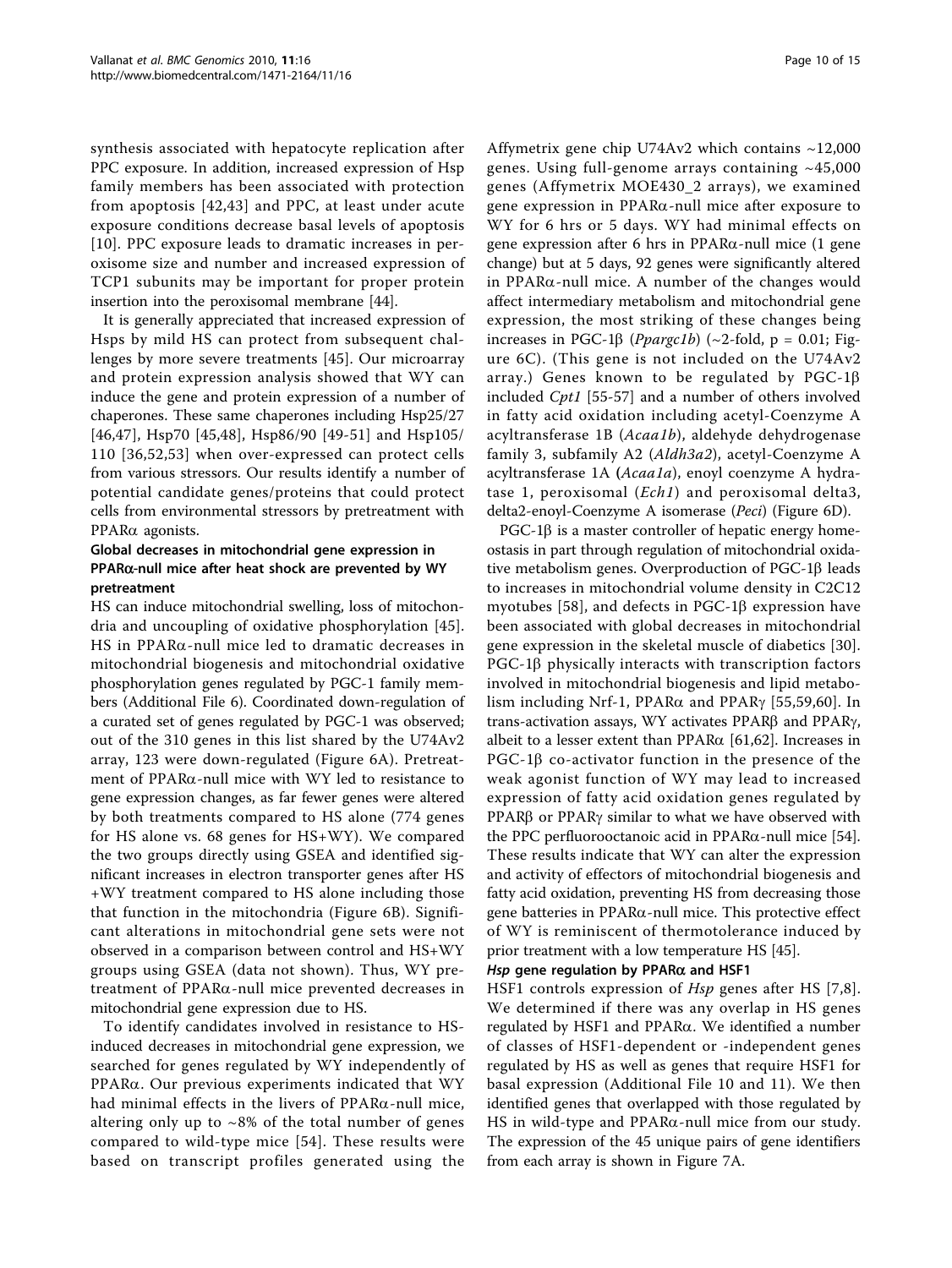<span id="page-10-0"></span>

The genes fell into 4 groups based on dependence on  $PPAR\alpha$  and HSF1 (Figure [7B\)](#page-11-0). The largest groups were those that were PPARa-independent and were about equally split between those that were dependent or independent of HSF1. PPARa-dependent genes included those that were HSF1-dependent (Cacybp, Dnaja1, *Fkbp4*) or independent (*Apoe, Irak1*). This comparison reveals that although some genes were altered by HS independent of both PPAR $\alpha$  and HSF1, most genes required one or both factors for HS regulation.

An important question is why does PPARa expression/activation determine in part the profile of HS genes? We hypothesize that PPARa is required for the induction of a subset of the HS genes. Class I and II genes (Figure [2B](#page-4-0)) require PPARa for HS regulation indicating that they could possess functional PPREs. Genes have been identified that possess HSEs that bind HSF1 but that were not HS-inducible. This provides evidence that other cis-acting elements or interacting factors were required for HS inducibility [[8\]](#page-13-0). A linkage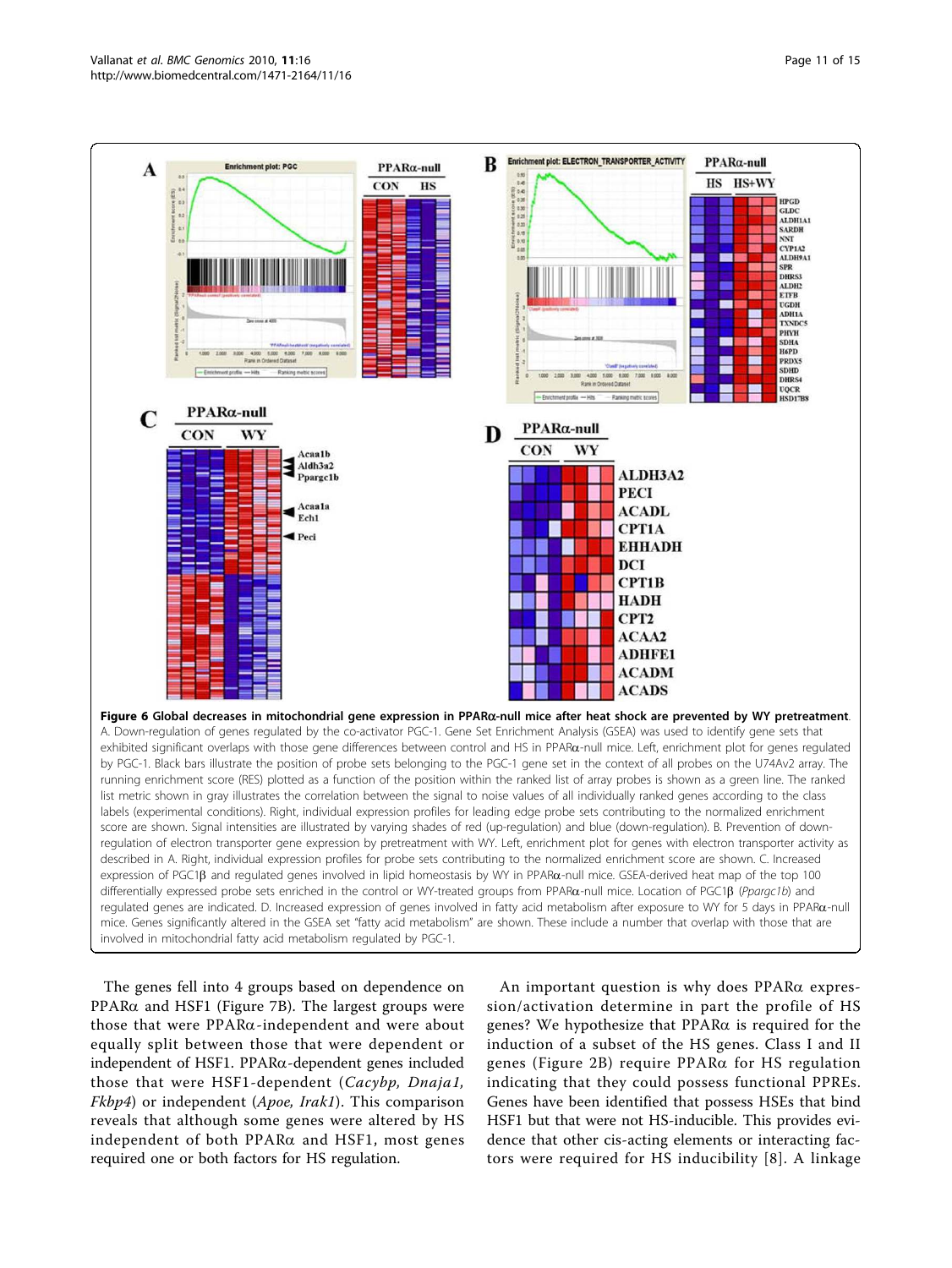<span id="page-11-0"></span>

between HSE and PPRE in the promoters of HS genes was found as binding sites for PPAR family members were significantly increased within the 1000 bp upstream of the genes that were up- or down-regulated by HS in a human epithelial cell line [[63](#page-14-0)]. Follow-up PPAR-HSF1 co-immunoprecipitation studies would reveal the nature of the interactions. Our analysis demonstrated major differences in the target genes of HS between wild-type and  $PPAR\alpha$ -null strains indicating that in the absence of PPARa, major changes in chromatin accessibility to HSF1 and other factors leads to greater sensitivity to HS alteration.

How are the HS genes regulated by PPC through PPAR $\alpha$ ? Given that *Hsp* gene expression is controlled in part by heat shock factor 1 (HSF1), one possibility is that the increases in Hsp gene expression are secondary to increases in the expression and activity of HSF1. However, we did not observe changes in *Hsf1* expression in our transcript profiling studies and earlier studies showed that HSF1 and HSF2 expression and binding to HSE was not altered by WY exposure in the rat liver [\[64](#page-14-0)]. To help determine whether regulation of Hsp gene expression is direct or indirect, we examined their promoters and found that only a few genes possess a putative PPRE(s) (data not shown) indicating indirect activation.

Many Hsp genes may be regulated indirectly through increases in oxidative stress. There is abundant evidence for the increased expression of chaperone gene expression under conditions that also increase oxidative stress [[5,](#page-13-0)[45\]](#page-14-0). PPC exposure leads to increases in oxidative stress and lipid peroxidation mediated through increased activities of enzymes that generate reactive oxygen species [\[10\]](#page-13-0). Although direct evidence that Hsp genes are activated by PPC-mediated increases in oxidative stress is lacking, the absolute increases in expression of some Hsp genes was higher in mice nullizygous for Nrf2, a transcription factor activated by oxidative stress that regulates genes that decrease oxidative stress. Thus, in the absence of Nrf2, increased levels of oxidative stress may have contributed to the greater increases in the Hsp genes by WY [[12\]](#page-13-0). However, we cannot rule out the induction of a HSP1 cofactor secondary to PPARa induction." In summary, PPAR $\alpha$  may regulate the Hsp genes in a species-specific manner secondarily to increases in oxidative stress. Further work is needed to confirm this hypothesis.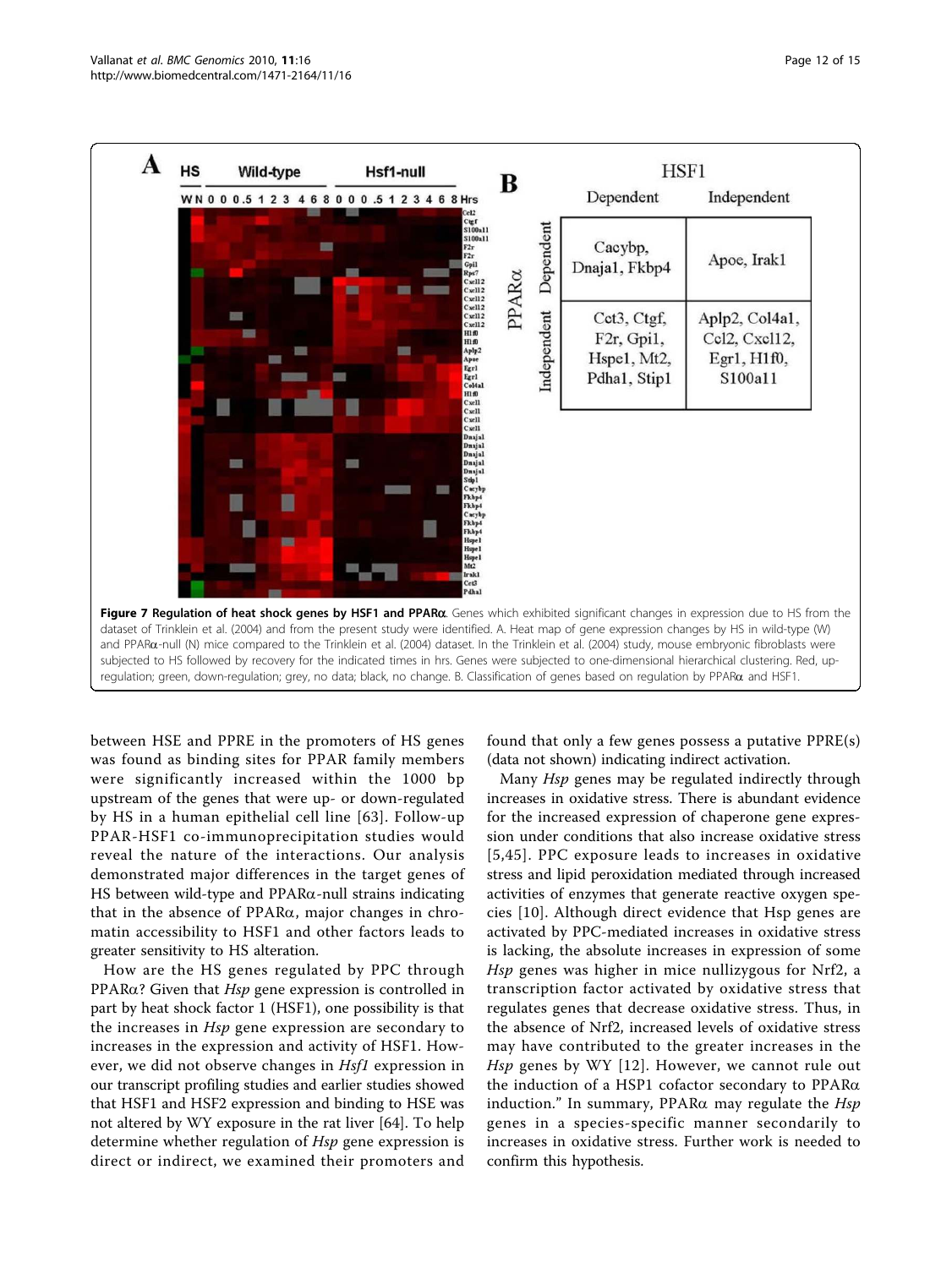#### <span id="page-12-0"></span>Conclusions

Our microarray analysis of HS in the livers of mice uncovered a dramatic influence of PPARa on the overall gene expression pattern. There were remarkable differences in the transcriptional response to HS between wild-type and PPARa-null mice. A number of HS genes required PPARa for induction. Many mitochondrial genes were uniquely down-regulated in PPARa-null but not wild-type mice. Pretreatment of PPARa-null mice with WY prevented the down-regulation of these genes possibly through the increased expression of PGC-1b and regulated genes. Our findings support the hypothesis that PPAR $\alpha$  in the liver acts as an integrator of chemical and physical stress signals manifested in the regulation of stress gene responses in the liver.

Additional file 1: Sequences of primers. Sequences of primers used in TaqMan studies.

Click here for file

[ http://www.biomedcentral.com/content/supplementary/1471-2164-11- 16-S1.DOC ]

Additional file 2: Gene expression changes after WY, heat shock or heat shock+WY in wild-type and PPARa-null mouse livers. Table represents the gene annotations and fold changes for gene expression changes after WY, heat shock or heat shock+WY in wild-type and PPARa-null mouse livers.

Click here for file

[ http://www.biomedcentral.com/content/supplementary/1471-2164-11- 16-S2.XLS ]

Additional file 3: Table of genesets significantly up-regulated by heat shock in wild-type mice. Table describes GSEA genesets significantly up-regulated by heat shock in wild-type mice.

Click here for file

[ http://www.biomedcentral.com/content/supplementary/1471-2164-11- 16-S3.DOC ]

Additional file 4: Table of genesets significantly up-regulated by heat shock in PPARα-null mice. Table describes GSEA genesets significantly up-regulated by heat shock in PPARa-null mice. Click here for file

[ http://www.biomedcentral.com/content/supplementary/1471-2164-11- 16-S4.DOC ]

Additional file 5: Table of genesets significantly down-regulated by heat shock in PPARa-null mice. Table describes GSEA genesets significantly down-regulated by heat shock in PPARa-null mice.

Click here for file

[ http://www.biomedcentral.com/content/supplementary/1471-2164-11- 16-S5.DOC ]

Additional file 6: Table of transcription factor genesets significantly up-regulated by heat shock in wild-type mice. Table describes the GSEA transcription factor genesets significantly up-regulated by heat shock in wild-type mice.

Click here for file

[ http://www.biomedcentral.com/content/supplementary/1471-2164-11- 16-S6.DOC ]

Additional file 7: Table of transcription factor genesets significantly up-regulated by heat shock in PPARa-null mice. Table describes the GSEA transcription factor genesets significantly up-regulated by heat shock in PPARa-null mice.

Click here for file

[ http://www.biomedcentral.com/content/supplementary/1471-2164-11- 16-S7.DOC ]

#### Additional file 8: Analysis of interactions between WY and HS in wild-type mice. Interactions between WY and HS in wild-type mice

using Ingenuity Pathway Analysis Tool.

Click here for file

[ http://www.biomedcentral.com/content/supplementary/1471-2164-11- 16-S8.DOC ]

#### Additional file 9: Canonical pathways analysis using Ingenuity.

Canonical pathways in an Ingenuity comparison between genes only regulated by WY or only by WY+HS in wild-type mice. Click here for file

[ http://www.biomedcentral.com/content/supplementary/1471-2164-11- 16-S9 XLS 1

Additional file 10: Excel spreadsheet of genes regulated by heat shock or by strain differences between wild-type and HSF1-null

mice. Genes were originally from the Trinklein et al. (2004) study. Excel spreadsheet of genes regulated by heat shock or by strain differences between wild-type and HSF1-null mice.

Click here for file

[ http://www.biomedcentral.com/content/supplementary/1471-2164-11- 16-S10.XLS ]

Additional file 11: Figures of expression of heat shock genes in wild-type and HSF1-null mouse embryonic fibroblasts. Mouse embryonic fibroblasts were given a HS and cells were harvested at the

indicated times as described (Trinklein et al., 2004). Genes which exhibited significant changes after HS or that exhibited significant differences between wild-type and HSF1-null strains were identified as described in the Methods. A. HSF1-dependent HS genes. B. HSF1 independent HS genes. C. Genes which exhibited differences in expression between control wild-type and control HSF1-null strains. Click here for file

[ http://www.biomedcentral.com/content/supplementary/1471-2164-11- 16-S11.PPT ]

#### Abbreviations

DEHP: di-(2-ethylhexyl)phthalate; HSE: heat shock elements; HSF: heat shock factor; HSP: heat shock proteins; PCR: polymerase chain reaction; PPAR: peroxisome proliferator-activated receptor; PPC: peroxisome proliferator chemical; PPRE: peroxisome proliferator response element; WY: WY-14,643.

#### Acknowledgements

We thank Drs. David Dix and Kevin Kregel for guidance in performing the animal exposures and western blots, Mr. Artie James, the CIIT Animal Care and Necropsy and Histology Units for assistance in performing these studies, Dr. Dennis House for assistance with statistical analyses, Mr. Lawrence Yoon for performing the RT-PCR analysis, Mr. John Havel for graphics support and Drs. David Dix, Stephen Edwards and Susan Hester for critical review of the manuscript.

The information in this document has been funded in part by the U.S. Environmental Protection Agency. It has been subjected to review by the National Health and Environmental Effects Research Laboratory and approved for publication. Approval does not signify that the contents reflect the views of the Agency, nor does mention of trade names or commercial products constitute endorsement or recommendation for use.

#### Author details

<sup>1</sup>NHEERL Toxicogenomics Core, US EPA, Research Triangle Park, NC 27711, USA. <sup>2</sup>Safety Assessment, Merial, Ltd., Duluth, GA 30096, USA. <sup>3</sup>Department of Pharmacology, Physiology and Therapeutics, University of North Dakota, School of Medicine, 501 N. Columbia Road, Grand Forks, ND 58203-2817, USA. <sup>4</sup>Nutrition, Metabolism and Genomics Group, Wageningen University and Nutrigenomics Consortium, TI Food and Nutrition, Wageningen, the Netherlands. <sup>5</sup>Institute of Chemical and Engineering Sciences, A\*STAR (Agency for Science, Technology and Research), 1 Pesek Road, Jurong Island, Singapore. <sup>6</sup>Department of Chemical and Biomolecular Engineering, National University of Singapore, 10 Kent Ridge Crescent, Singapore.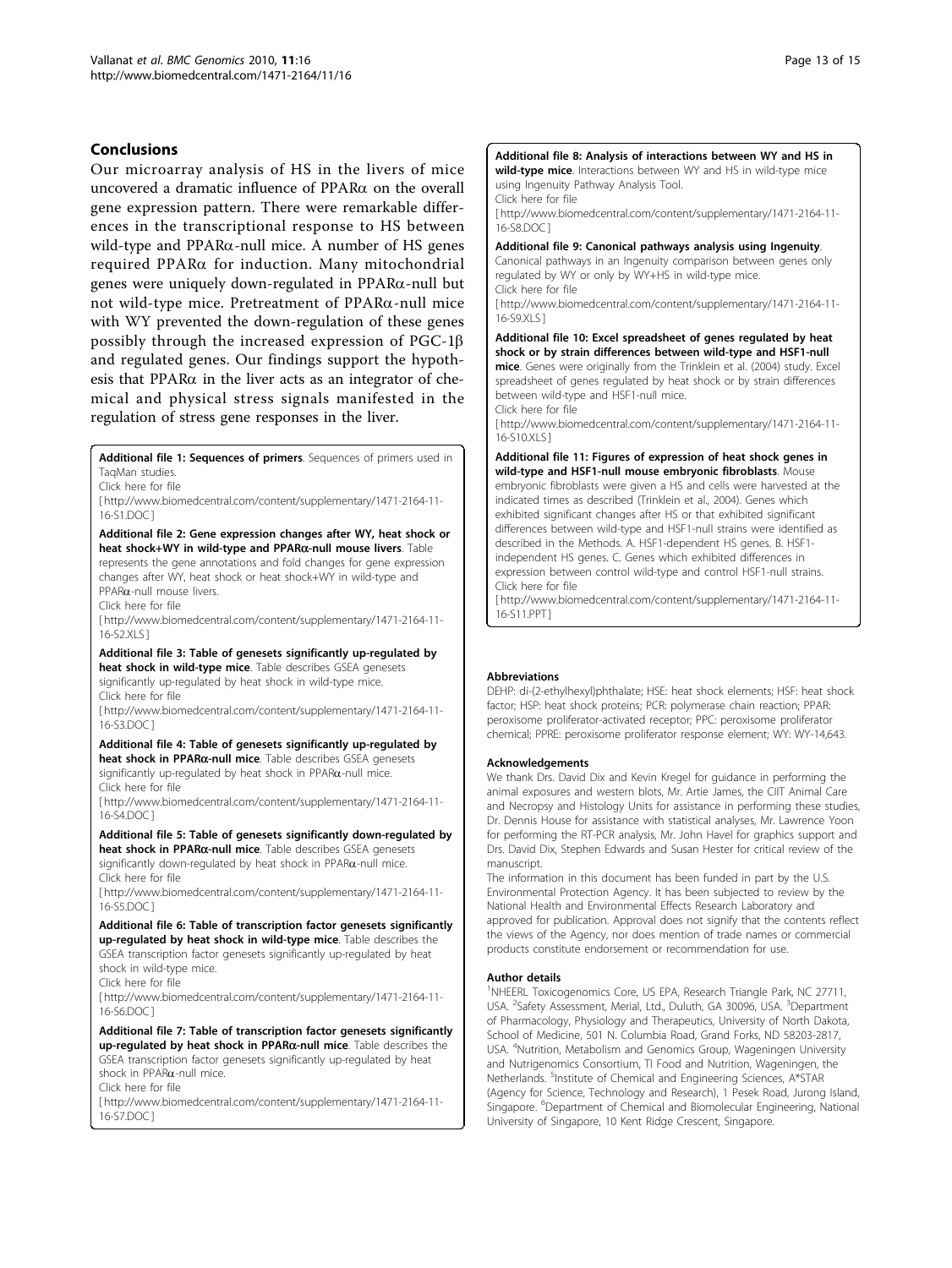#### <span id="page-13-0"></span>Authors' contributions

BV analyzed the microarray and clinical chemistry data and helped to draft the manuscript. SA generated and analyzed the microarray data and analyzed the RT-PCR data. HBB analyzed the western data. HR analyzed the microarray data. SK generated the microarray data. SJ and RS analyzed the MEF microarray dataset. JCC conceived of the study, participated in study design and animal studies, generated western data, analyzed microarray data and helped to draft the manuscript. All authors read and approved the final manuscript.

#### Competing interests

The authors declare that they have no competing interests.

#### Received: 17 February 2009

#### Accepted: 7 January 2010 Published: 7 January 2010

#### References

- Christians ES, Benjamin IJ: [Heat shock response: lessons from mouse](http://www.ncbi.nlm.nih.gov/pubmed/16610358?dopt=Abstract) [knockouts.](http://www.ncbi.nlm.nih.gov/pubmed/16610358?dopt=Abstract) Handbook of experimental pharmacology 2006, , 172: 139-152.
- 2. Pirkkala L, Nykanen P, Sistonen L: [Roles of the heat shock transcription](http://www.ncbi.nlm.nih.gov/pubmed/11344080?dopt=Abstract) [factors in regulation of the heat shock response and beyond.](http://www.ncbi.nlm.nih.gov/pubmed/11344080?dopt=Abstract) Faseb J 2001, 15(7):1118-1131.
- 3. Shamovsky I, Nudler E: [New insights into the mechanism of heat shock](http://www.ncbi.nlm.nih.gov/pubmed/18239856?dopt=Abstract) [response activation.](http://www.ncbi.nlm.nih.gov/pubmed/18239856?dopt=Abstract) Cell Mol Life Sci 2008, 65(6):855-861.
- 4. Slavotinek AM, Biesecker LG: [Unfolding the role of chaperones and](http://www.ncbi.nlm.nih.gov/pubmed/11525836?dopt=Abstract) [chaperonins in human disease.](http://www.ncbi.nlm.nih.gov/pubmed/11525836?dopt=Abstract) Trends Genet 2001, 17(9):528-535.
- 5. Akerfelt M, Trouillet D, Mezger V, Sistonen L: [Heat shock factors at a](http://www.ncbi.nlm.nih.gov/pubmed/17483205?dopt=Abstract) [crossroad between stress and development.](http://www.ncbi.nlm.nih.gov/pubmed/17483205?dopt=Abstract) Annals of the New York Academy of Sciences 2007, 1113:15-27.
- 6. Arya R, Mallik M, Lakhotia SC: [Heat shock genes integrating cell survival](http://www.ncbi.nlm.nih.gov/pubmed/17536179?dopt=Abstract) [and death.](http://www.ncbi.nlm.nih.gov/pubmed/17536179?dopt=Abstract) Journal of biosciences 2007, 32(3):595-610.
- 7. Page TJ, Sikder D, Yang L, Pluta L, Wolfinger RD, Kodadek T, Thomas RS: [Genome-wide analysis of human HSF1 signaling reveals a transcriptional](http://www.ncbi.nlm.nih.gov/pubmed/17216044?dopt=Abstract) [program linked to cellular adaptation and survival.](http://www.ncbi.nlm.nih.gov/pubmed/17216044?dopt=Abstract) Molecular bioSystems 2006, 2(12):627-639.
- Trinklein ND, Murray Jl, Hartman SJ, Botstein D, Myers RM: [The role of heat](http://www.ncbi.nlm.nih.gov/pubmed/14668476?dopt=Abstract) [shock transcription factor 1 in the genome-wide regulation of the](http://www.ncbi.nlm.nih.gov/pubmed/14668476?dopt=Abstract) [mammalian heat shock response.](http://www.ncbi.nlm.nih.gov/pubmed/14668476?dopt=Abstract) Molecular biology of the cell 2004, 15(3):1254-1261.
- 9. Corton JC, Lapinskas PJ, Gonzalez FJ: [Central role of PPARalpha in the](http://www.ncbi.nlm.nih.gov/pubmed/10725468?dopt=Abstract) [mechanism of action of hepatocarcinogenic peroxisome proliferators.](http://www.ncbi.nlm.nih.gov/pubmed/10725468?dopt=Abstract) Mutation research 2000, 448(2):139-151.
- 10. Klaunig JE, Babich MA, Baetcke KP, Cook JC, Corton JC, David RM, DeLuca JG, Lai DY, McKee RH, Peters JM, et al: [PPARalpha agonist-induced](http://www.ncbi.nlm.nih.gov/pubmed/14727734?dopt=Abstract) [rodent tumors: modes of action and human relevance.](http://www.ncbi.nlm.nih.gov/pubmed/14727734?dopt=Abstract) Critical reviews in toxicology 2003, 33(6):655-780.
- 11. Anderson SP, Dunn C, Laughter A, Yoon L, Swanson C, Stulnig TM, Steffensen KR, Chandraratna RA, Gustafsson JA, Corton JC: [Overlapping](http://www.ncbi.nlm.nih.gov/pubmed/15371561?dopt=Abstract) [transcriptional programs regulated by the nuclear receptors peroxisome](http://www.ncbi.nlm.nih.gov/pubmed/15371561?dopt=Abstract) proliferator-activated receptor alpha, retinoid  $\times$  receptor, and liver  $\times$ [receptor in mouse liver.](http://www.ncbi.nlm.nih.gov/pubmed/15371561?dopt=Abstract) Molecular pharmacology 2004, 66(6):1440-1452.
- 12. Anderson SP, Howroyd P, Liu J, Qian X, Bahnemann R, Swanson C, Kwak MK, Kensler TW, Corton JC: [The transcriptional response to a](http://www.ncbi.nlm.nih.gov/pubmed/15375163?dopt=Abstract) [peroxisome proliferator-activated receptor alpha agonist includes](http://www.ncbi.nlm.nih.gov/pubmed/15375163?dopt=Abstract) [increased expression of proteome maintenance genes.](http://www.ncbi.nlm.nih.gov/pubmed/15375163?dopt=Abstract) The Journal of biological chemistry 2004, 279(50):52390-52398.
- 13. Peraza MA, Burdick AD, Marin HE, Gonzalez FJ, Peters JM: [The toxicology of](http://www.ncbi.nlm.nih.gov/pubmed/16322072?dopt=Abstract) [ligands for peroxisome proliferator-activated receptors \(PPAR\).](http://www.ncbi.nlm.nih.gov/pubmed/16322072?dopt=Abstract) Toxicol Sci 2006, 90(2):269-295.
- 14. Corton JC, Brown-Borg HM: [Peroxisome proliferator-activated receptor](http://www.ncbi.nlm.nih.gov/pubmed/16424281?dopt=Abstract) [gamma coactivator 1 in caloric restriction and other models of](http://www.ncbi.nlm.nih.gov/pubmed/16424281?dopt=Abstract) [longevity.](http://www.ncbi.nlm.nih.gov/pubmed/16424281?dopt=Abstract) The journals of gerontology 2005, 60(12):1494-1509.
- 15. Mehendale HM: [PPAR-alpha: a key to the mechanism of](http://www.ncbi.nlm.nih.gov/pubmed/11006348?dopt=Abstract) [hepatoprotection by clofibrate.](http://www.ncbi.nlm.nih.gov/pubmed/11006348?dopt=Abstract) Toxicol Sci 2000, 57(2):187-190.
- 16. Chen C, Hennig GE, Whiteley HE, Corton JC, Manautou JE: [Peroxisome](http://www.ncbi.nlm.nih.gov/pubmed/11006363?dopt=Abstract) [proliferator-activated receptor alpha-null mice lack resistance to](http://www.ncbi.nlm.nih.gov/pubmed/11006363?dopt=Abstract) [acetaminophen hepatotoxicity following clofibrate exposure.](http://www.ncbi.nlm.nih.gov/pubmed/11006363?dopt=Abstract) Toxicol Sci 2000, 57(2):338-344.
- 17. Corton JC, Apte U, Anderson SP, Limaye P, Yoon L, Latendresse J, Dunn C, Everitt JI, Voss KA, Swanson C, et al: [Mimetics of caloric restriction include](http://www.ncbi.nlm.nih.gov/pubmed/15302862?dopt=Abstract)

[agonists of lipid-activated nuclear receptors.](http://www.ncbi.nlm.nih.gov/pubmed/15302862?dopt=Abstract) The Journal of biological chemistry 2004, 279(44):46204-46212.

- 18. Anderson SP, Yoon L, Richard EB, Dunn CS, Cattley RC, Corton JC: [Delayed](http://www.ncbi.nlm.nih.gov/pubmed/12198646?dopt=Abstract) [liver regeneration in peroxisome proliferator-activated receptor-alpha](http://www.ncbi.nlm.nih.gov/pubmed/12198646?dopt=Abstract)[null mice.](http://www.ncbi.nlm.nih.gov/pubmed/12198646?dopt=Abstract) Hepatology (Baltimore, Md) 2002, 36(3):544-554.
- 19. Portilla D, Dai G, Peters JM, Gonzalez FJ, Crew MD, Proia AD: [Etomoxir](http://www.ncbi.nlm.nih.gov/pubmed/10751229?dopt=Abstract)[induced PPARalpha-modulated enzymes protect during acute renal](http://www.ncbi.nlm.nih.gov/pubmed/10751229?dopt=Abstract) [failure.](http://www.ncbi.nlm.nih.gov/pubmed/10751229?dopt=Abstract) American journal of physiology 2000, 278(4):F667-675.
- Sivarajah A, Chatterjee PK, Hattori Y, Brown PA, Stewart KN, Todorovic Z, Mota-Filipe H, Thiemermann C: [Agonists of peroxisome-proliferator](http://www.ncbi.nlm.nih.gov/pubmed/12503032?dopt=Abstract) [activated receptor-alpha \(clofibrate and WY14643\) reduce renal](http://www.ncbi.nlm.nih.gov/pubmed/12503032?dopt=Abstract) [ischemia/reperfusion injury in the rat.](http://www.ncbi.nlm.nih.gov/pubmed/12503032?dopt=Abstract) Med Sci Monit 2002, 8(12):BR532- 539.
- 21. Lee SS, Pineau T, Drago J, Lee EJ, Owens JW, Kroetz DL, Fernandez-Salguero PM, Westphal H, Gonzalez FJ: [Targeted disruption of the alpha](http://www.ncbi.nlm.nih.gov/pubmed/7539101?dopt=Abstract) [isoform of the peroxisome proliferator-activated receptor gene in mice](http://www.ncbi.nlm.nih.gov/pubmed/7539101?dopt=Abstract) [results in abolishment of the pleiotropic effects of peroxisome](http://www.ncbi.nlm.nih.gov/pubmed/7539101?dopt=Abstract) [proliferators.](http://www.ncbi.nlm.nih.gov/pubmed/7539101?dopt=Abstract) Molecular and cellular biology 1995, 15(6):3012-3022.
- 22. Wilson CL, Miller CJ: [Simpleaffy: a BioConductor package for Affymetrix](http://www.ncbi.nlm.nih.gov/pubmed/16076888?dopt=Abstract) [Quality Control and data analysis.](http://www.ncbi.nlm.nih.gov/pubmed/16076888?dopt=Abstract) Bioinformatics (Oxford, England) 2005, 21(18):3683-3685.
- Subramanian A, Tamayo P, Mootha VK, Mukherjee S, Ebert BL, Gillette MA, Paulovich A, Pomeroy SL, Golub TR, Lander ES, et al: [Gene set enrichment](http://www.ncbi.nlm.nih.gov/pubmed/16199517?dopt=Abstract) [analysis: a knowledge-based approach for interpreting genome-wide](http://www.ncbi.nlm.nih.gov/pubmed/16199517?dopt=Abstract) [expression profiles.](http://www.ncbi.nlm.nih.gov/pubmed/16199517?dopt=Abstract) Proceedings of the National Academy of Sciences of the United States of America 2005, 102(43):15545-15550.
- 24. Sanderson LM, de Groot PJ, Hooiveld GJ, Koppen A, Kalkhoven E, Muller M, Kersten S: [Effect of synthetic dietary triglycerides: a novel research](http://www.ncbi.nlm.nih.gov/pubmed/18301758?dopt=Abstract) [paradigm for nutrigenomics.](http://www.ncbi.nlm.nih.gov/pubmed/18301758?dopt=Abstract) PLoS ONE 2008, 3(2):e1681
- 25. Jonnalagadda S, Srinivasan R: [Principal components analysis based](http://www.ncbi.nlm.nih.gov/pubmed/18534040?dopt=Abstract) [methodology to identify differentially expressed genes in time-course](http://www.ncbi.nlm.nih.gov/pubmed/18534040?dopt=Abstract) [microarray data.](http://www.ncbi.nlm.nih.gov/pubmed/18534040?dopt=Abstract) BMC bioinformatics 2008, 9:267
- 26. Fan LQ, Coley J, Miller RT, Cattley RC, Corton JC: [Opposing mechanisms of](http://www.ncbi.nlm.nih.gov/pubmed/12623126?dopt=Abstract) [NADPH-cytochrome P450 oxidoreductase regulation by peroxisome](http://www.ncbi.nlm.nih.gov/pubmed/12623126?dopt=Abstract) [proliferators.](http://www.ncbi.nlm.nih.gov/pubmed/12623126?dopt=Abstract) Biochemical pharmacology 2003, 65(6):949-959.
- 27. Corton JC, Fan LQ, Brown S, Anderson SP, Bocos C, Cattley RC, Mode A, Gustafsson JA: [Down-regulation of cytochrome P450 2C family members](http://www.ncbi.nlm.nih.gov/pubmed/9730905?dopt=Abstract) [and positive acute-phase response gene expression by peroxisome](http://www.ncbi.nlm.nih.gov/pubmed/9730905?dopt=Abstract) [proliferator chemicals.](http://www.ncbi.nlm.nih.gov/pubmed/9730905?dopt=Abstract) Molecular pharmacology 1998, 54(3):463-473.
- 28. Dinh HK, Zhao B, Schuschereba ST, Merrill G, Bowman PD: [Gene expression](http://www.ncbi.nlm.nih.gov/pubmed/11595787?dopt=Abstract) [profiling of the response to thermal injury in human cells.](http://www.ncbi.nlm.nih.gov/pubmed/11595787?dopt=Abstract) Physiological genomics 2001, 7(1):3-13.
- 29. Yoshida H: Unconventional splicing of XBP-1 mRNA in the unfolded protein response. Antioxidants & redox signaling 2007, 9(12):2323-2333.
- 30. Patti ME, Butte AJ, Crunkhorn S, Cusi K, Berria R, Kashyap S, Miyazaki Y, Kohane I, Costello M, Saccone R, et al: [Coordinated reduction of genes of](http://www.ncbi.nlm.nih.gov/pubmed/12832613?dopt=Abstract) [oxidative metabolism in humans with insulin resistance and diabetes:](http://www.ncbi.nlm.nih.gov/pubmed/12832613?dopt=Abstract) [Potential role of PGC1 and NRF1.](http://www.ncbi.nlm.nih.gov/pubmed/12832613?dopt=Abstract) Proceedings of the National Academy of Sciences of the United States of America 2003, 100(14):8466-8471.
- 31. Spiegelman BM: [Transcriptional control of energy homeostasis through](http://www.ncbi.nlm.nih.gov/pubmed/18269170?dopt=Abstract) [the PGC1 coactivators.](http://www.ncbi.nlm.nih.gov/pubmed/18269170?dopt=Abstract) Novartis Foundation symposium 2007, 286:3-6, discusssion 6-12, 162-163, 196-203.
- 32. Chai J, Tarnawski AS: [Serum response factor: discovery, biochemistry,](http://www.ncbi.nlm.nih.gov/pubmed/12120892?dopt=Abstract) [biological roles and implications for tissue injury healing.](http://www.ncbi.nlm.nih.gov/pubmed/12120892?dopt=Abstract) J Physiol Pharmacol 2002, 53(2):147-157.
- 33. Miano JM, Long X, Fujiwara K: [Serum response factor: master regulator of](http://www.ncbi.nlm.nih.gov/pubmed/16928770?dopt=Abstract) [the actin cytoskeleton and contractile apparatus.](http://www.ncbi.nlm.nih.gov/pubmed/16928770?dopt=Abstract) Am J Physiol Cell Physiol 2007, 292(1):C70-81.
- 34. Cho MC, Lee K, Paik SG, Yoon DY: [Peroxisome Proliferators-Activated](http://www.ncbi.nlm.nih.gov/pubmed/18566691?dopt=Abstract) [Receptor \(PPAR\) Modulators and Metabolic Disorders.](http://www.ncbi.nlm.nih.gov/pubmed/18566691?dopt=Abstract) PPAR research 2008, 2008:679137.
- 35. Fievet C, Fruchart JC, Staels B: [PPARalpha and PPARgamma dual agonists](http://www.ncbi.nlm.nih.gov/pubmed/16973418?dopt=Abstract) [for the treatment of type 2 diabetes and the metabolic syndrome.](http://www.ncbi.nlm.nih.gov/pubmed/16973418?dopt=Abstract) Current opinion in pharmacology 2006, 6(6):606-614.
- 36. Easton DP, Kaneko Y, Subjeck JR: The hsp110 and Grp1 70 stress proteins: newly recognized relatives of the Hsp70s. Cell stress & chaperones 2000, 5(4):276-290.
- 37. Motojima K, Goto S: [Rat liver BiP/GRP78 is down-regulated by a](http://www.ncbi.nlm.nih.gov/pubmed/1499732?dopt=Abstract) [peroxisome-proliferator, clofibrate.](http://www.ncbi.nlm.nih.gov/pubmed/1499732?dopt=Abstract) FEBS letters 1992, 308(2):207-210.
- 38. Macdonald N, Barrow K, Tonge R, Davison M, Roberts RA, Chevalier S: [PPARalpha-dependent alteration of GRP94 expression in mouse](http://www.ncbi.nlm.nih.gov/pubmed/11062016?dopt=Abstract)